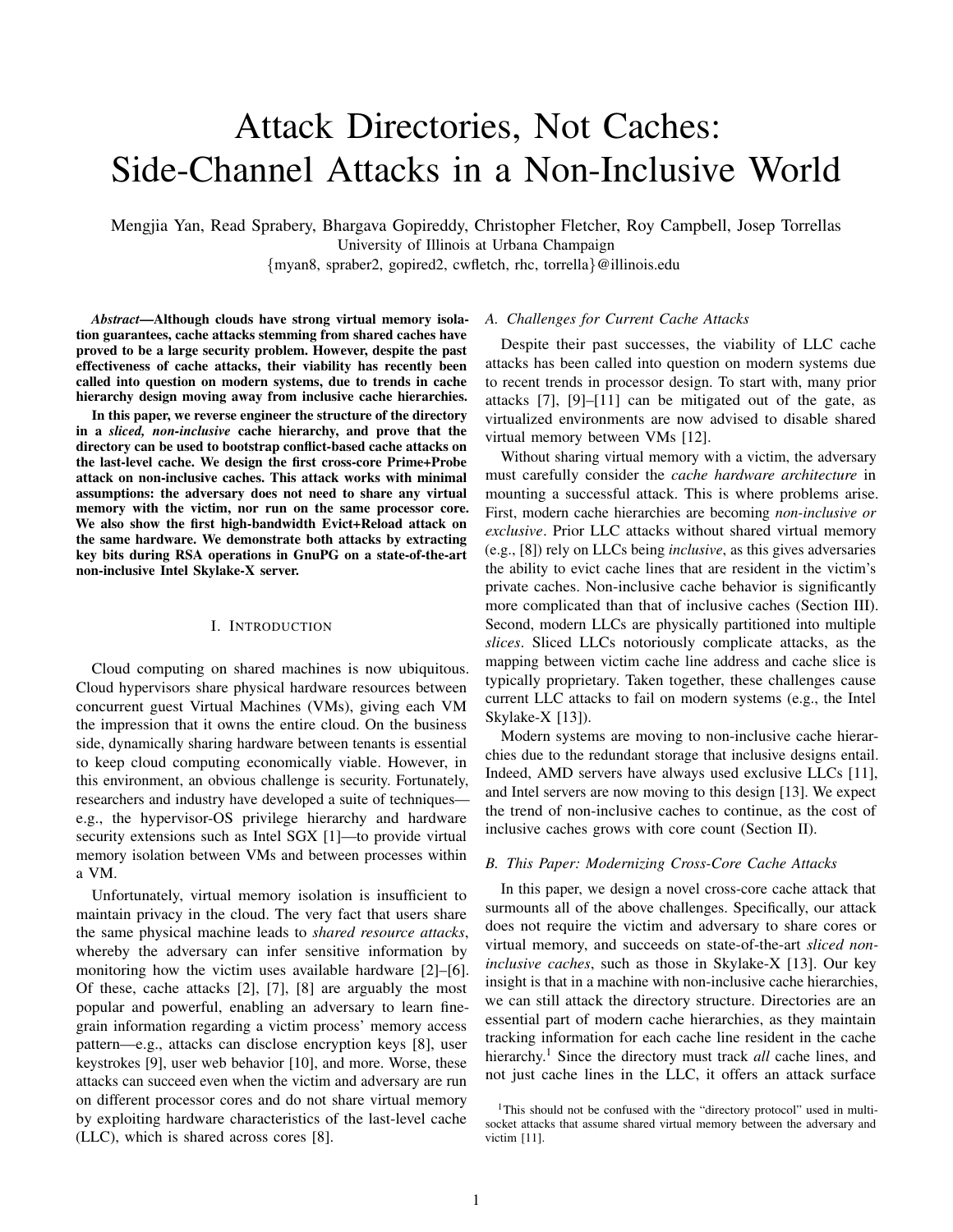similar to that of an inclusive cache. Indeed, our work suggests that conflict-based LLC attacks (on inclusive, non-inclusive or exclusive cache hierarchies) should target directories, not caches, as directories are a homogeneous resource across these different cache hierarchy designs.

Contributions. To summarize, this paper makes the following contributions:

*1)* We develop an algorithm to find groups of cache lines that completely fill a given set of a given slice in a non-inclusive LLC (called an *Eviction Set*). This modernizes prior work on Eviction Set creation, which only works for sliced inclusive LLCs.

*2)* Using our Eviction Sets, we reverse engineer the directory structure in Skylake-X, and identify vulnerabilities in directory design that can be leveraged by cache-based side channel attacks.

*3)* Based on our insights into the directory, we present two attacks. The first is a Prime+Probe attack on sliced non-inclusive LLCs. Our attack does not require the victim and adversary to share cores or virtual memory. The second attack is a novel, high-bandwidth Evict+Reload attack that uses multi-threaded adversaries to bypass non-inclusive cache replacement policies.

*4)* We use our two attacks to attack square-and-multiply RSA on the modern Intel Skylake-X server processor. Both of these attacks are firsts: although prior work implemented an Evict+Reload attack on non-inclusive LLCs, it cannot attack RSA due to its low-bandwidth. Finally, we construct efficient covert channels for sliced non-inclusive LLCs.

## II. BACKGROUND

## *A. Memory Hierarchy and Basic Cache Structures*

Modern high-performance processors contain multiple levels of caches that store data and instructions for fast access. The cache structures closer to the core, such as the L1, are the fastest, and are called higher-level caches. The ones farther away from the core and closer to main memory are slower, and are called lower-level caches. High-performance processors typically feature two levels of private caches (L1 and L2), followed by a shared L3 cache—also referred to as LLC for last-level cache.

The L1 cache is designed to be small (e.g., 32-64KB) and to respond very fast, typically within a few cycles. The L2 cache is slightly bigger (e.g., 256KB-1MB) and takes around 10-20 cycles. Finally, the LLC is designed to be large (e.g., several to tens of MBs) and has a latency of 40-60 cycles. The LLC latency is still much lower than the main memory access latency, which is on the order of 200-300 cycles.

A cache consists of the *data array*, which stores the data or code, and the *tag array*, which stores the high-order bits of the addresses of the data or code. The cache is organized in a number of *cache lines*, each one of size *B* bytes. The cache is typically set-associative, with *S* sets and *W* ways. A cache line occupies one way of a cache set. The set in which a cache line belongs is determined by its address bits. A memory address is shown in Figure 1.



Fig. 1. Example of a memory address broken down into tag, index, and block offset bits. The actual bit field sizes correspond to the L2 and the LLC slice of the Intel Skylake-X system, as we reverse-engineered in Section V. We refer to the LLC slice set index as the LLC set index in this paper.

The lower  $\log_2 B$  bits indicate the *block offset* within a cache line. The next  $log_2 S$  bits form the index of the set that the cache line belongs to. The remaining bits of the address form the tag. The tags of all the lines present in the cache are stored in the tag array. When a load or store request is issued by the core, the tag array of the L1 cache is checked to find out if the data is present in the cache. If it is a hit, the data is sent to the core. If it is a miss, the request is sent to the L2 cache. Similarly, if the request misses in L2 it is further sent to the LLC and then to main memory. Note that, generally, lower levels of the cache hierarchy have more sets than higher levels. In that case, cache lines that map to different LLC sets may map to the same L2 set, due to the pigeonhole principle.

## *B. Multi-Core Cache Organization*

The LLC in a modern multi-core is usually organized into as many slices (partitions) as the number of cores. Such an organization, shown in Figure 2, is helpful to keep the design modular and scalable. Each slice has an associativity of  $W<sub>slice</sub>$ and contains  $S_{\text{slice}}$  sets.  $S_{\text{slice}}$  is  $1/N$  the total number of sets in the LLC, where  $N$  is the number of cores.

| Core 0 | <b>LLC</b><br>Slice <sub>0</sub> | <b>LLC</b><br>Slice 4 | Core 4 |
|--------|----------------------------------|-----------------------|--------|
| Core 1 | <b>LLC</b><br>Slice 1            | <b>LLC</b><br>Slice 5 | Core 5 |
| Core 2 | <b>LLC</b><br>Slice <sub>2</sub> | <b>LLC</b><br>Slice 6 | Core 6 |
| Core 3 | <b>LLC</b><br>Slice 3            | <b>LLC</b><br>Slice 7 | Core 7 |

Fig. 2. Example of a sliced LLC design with 8 cores.

Processors often use an undocumented hash function to compute the slice ID to which a particular line address maps to. The hash function is designed to distribute the memory lines uniformly across all the slices. In the absence of knowledge about the hash function used, a given cache line can be present in any of the slices. Therefore, from an attacker's perspective, the effective associativity of the LLC is  $N \times W_{\text{slice}}$ . The hash function used in Intel's Sandybridge processor has been reconstructed in prior work [14], and found to be an xor of selected address bits. The slice hash function for the Skylake-X is more complex, as we find in Appendix B.

We now discuss two important cache design choices, and the trade offs behind them.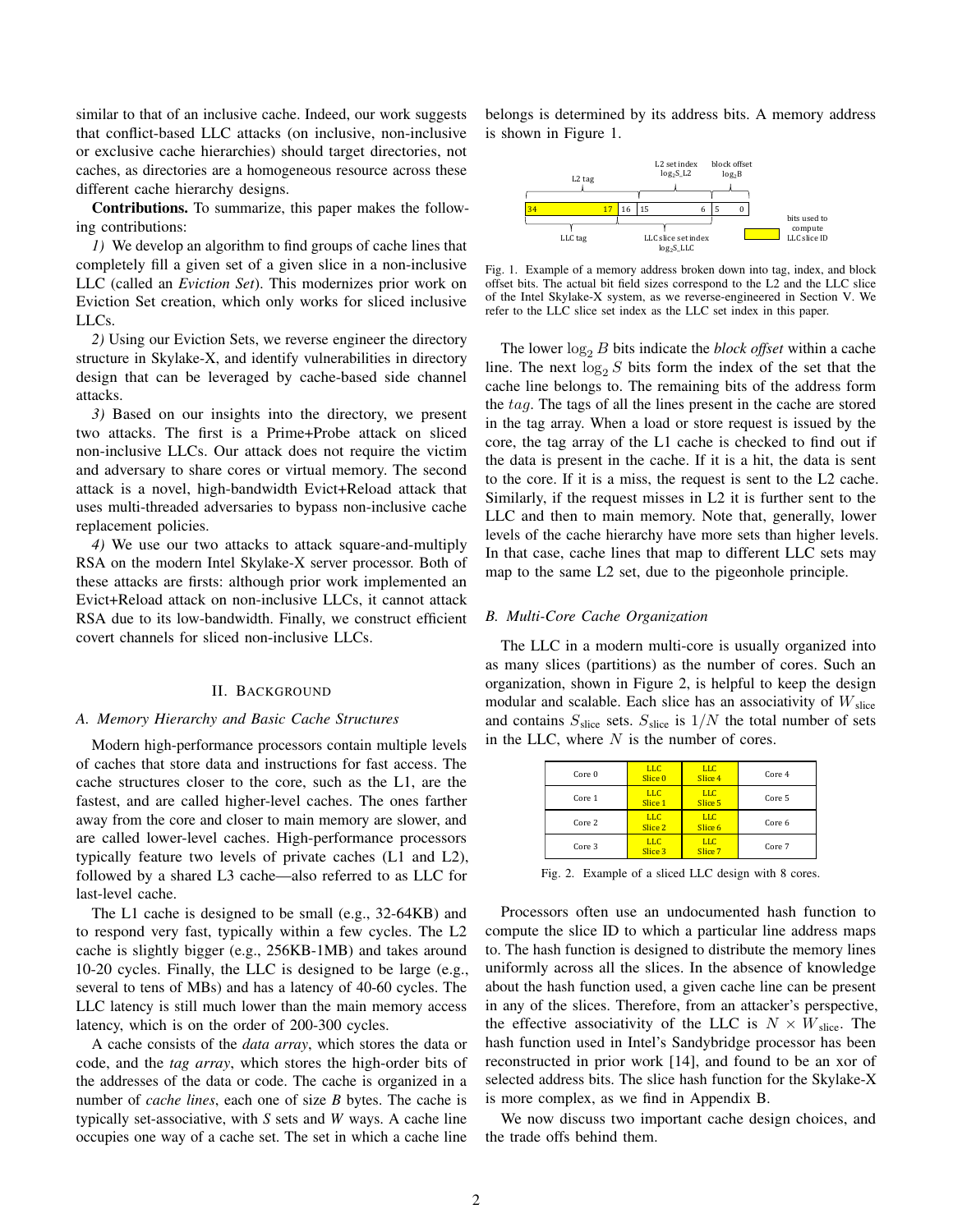*a) Inclusiveness:* The LLC can be either *inclusive, exclusive,* or *non-inclusive* of the private caches. In an inclusive LLC, the cache lines in private L2 caches are also present in the LLC, whereas in an exclusive LLC, a cache line is never present in both the private L2 caches and in the LLC. Finally, in a non-inclusive LLC, a cache line in the private L2 caches may or may not be present in the LLC.

The inclusive design wastes chip area and power due to the replication of data. Typically, as the number of cores increases, the LLC size must increase, and hence the average LLC access latency increases [15], [16]. This suggests the use of large L2s, which minimize the number of LLC accesses and, therefore, improve performance. However, increasing the L2 size results in a higher waste of chip area in inclusive designs, due to the replication of data. The replication of data can be as high as the L2 capacity times the number of cores. Therefore, non-inclusive cache hierarchies have recently become more common. For example, the most recent server processors by Intel use noninclusive caches [13], [17]. AMD has always used non-inclusive L3s in their processors [11].

*b) Cache Coherence and Directories:* When multiple cores read from or write to the same cache line, the caches should be kept coherent to prevent the use of stale data. Therefore, each cache line is assigned a state to indicate whether it is shared, modified, invalid, etc. A few state bits are required to keep track of this per-line state in hardware in the cache tag array or directory.

Two types of hardware protocols are used to maintain cache coherence—*snoop-based* and *directory-based*. The snoop-based protocols rely on a centralized bus to order and broadcast the different messages and requests. As the number of cores is increased, the centralized bus quickly proves to be a bottleneck. Therefore, most modern processors use a directorybased protocol, which uses point-to-point communication. In a directory-based protocol, a *directory* structure is used to keep track of which cores contain a copy of a given line in their caches, and whether the line is dirty or clean in those caches.

In an inclusive LLC design, the directory information can be conveniently co-located with the tag array of the LLC slice. Since the LLC is inclusive of all the private caches, the directory state of all the cache lines in any private cache is present in such a directory. The hardware can obtain the list of sharer cores of a particular line by simply checking the line's directory entry in the LLC. There is no need to query all the cores. However, the directory in a non-inclusive cache hierarchy design is more complicated, as we reverse engineer in Section V.

## *C. Cache-based Side Channel Attacks*

Cache-based side channel attacks are a serious threat to secure computing, and have been demonstrated on a variety of platforms, from mobile devices [18] and desktop computers [2], [19] to server deployments [8], [10], [20]. Side channel attacks bypass software isolation mechanisms and are difficult to detect. They can detect coarse-grained information such as when a user is typing [18] down to much more fine-grained information such as a user's behavior on the web [21], and even RSA [8], [22] and AES [19], [20], [23]–[25] encryption keys.

Cache-based side channel timing attacks leverage timing differences in memory accesses to deduce information about a victim workload. There are many such attacks (e.g., [2],  $[7]-[11]$ ,  $[18]-[21]$ ,  $[25]-[33]$ ). In this paper, we refer to *target address* as the address which, when accessed, reveals information about victim behavior.

As an example of cache-based attack, consider the squareand-multiply exponentiation algorithm, which is widely used in many encryption algorithms such as RSA and ElGamal. Algorithm 1 shows an implementation. In the process of computing its output, the algorithm iterates over exponent bits from high to low. For each bit, it performs a *sqr* and a *mod* operation. Then, if the exponent bit is "1", the algorithm performs a *mul* and a *mod* operation that are otherwise skipped. The target addresses can be the addresses of Line 3 and Line 6 in Algorithm 1. The instruction in Line 3 is executed as many times as the number of bits in the exponent. The instruction in Line 6 is only executed if the corresponding bit is set. If, at every iteration, an attacker can evict both instructions from the cache, and probe to see if the victim has brought them back into the cache, then the attacker can track the execution of loop iterations and reveal the full exponent.

| <b>Algorithm 1:</b> Square-and-multiply exponentiation.        |
|----------------------------------------------------------------|
| <b>Input</b> : base b, modulo m, exponent $e = (e_{n-1}e_0)_2$ |
| <b>Output</b> : $b^e \mod m$                                   |
| $r = 1$                                                        |
| 2 for $i = n - 1$ down to 0 do                                 |
| $r = sqr(r)$<br>3                                              |
| 4 $r = mod(r, m)$                                              |
| <b>if</b> $e_i == 1$ then<br>5                                 |
| $r = mul(r, b)$<br>$\begin{array}{c} 6 \\ 7 \end{array}$       |
| $\vert \quad r = mod(r, m)$                                    |
| end<br>8                                                       |
| end                                                            |
| 10 return $r$                                                  |

In the first phase of a cache-based attack, the attacker first identifies the target address. This can be done using source code analysis or through a cache template attack [9]. In the second phase, the attacker gathers timing information to carry out the attack. In this phase, the attacker follows three steps:

- 1) Evict the target address from the resource in which it is resident.
- 2) Wait a time period during which the victim may access the target address.
- 3) Measure the timing of certain accesses to determine the location of the target address.

Three existing attacks highlight the three-step process outlined above. These are listed in order of difficulty, with the last being the most difficult for an attacker.

Flush+Reload [7], [33]: This attack is easiest thanks to the use of shared memory between the attacker and the victim. Shared memory is possible on many platforms due to pagededuplication and shared libraries [7]. The attacker can simply flush the target address using the clflush instruction (step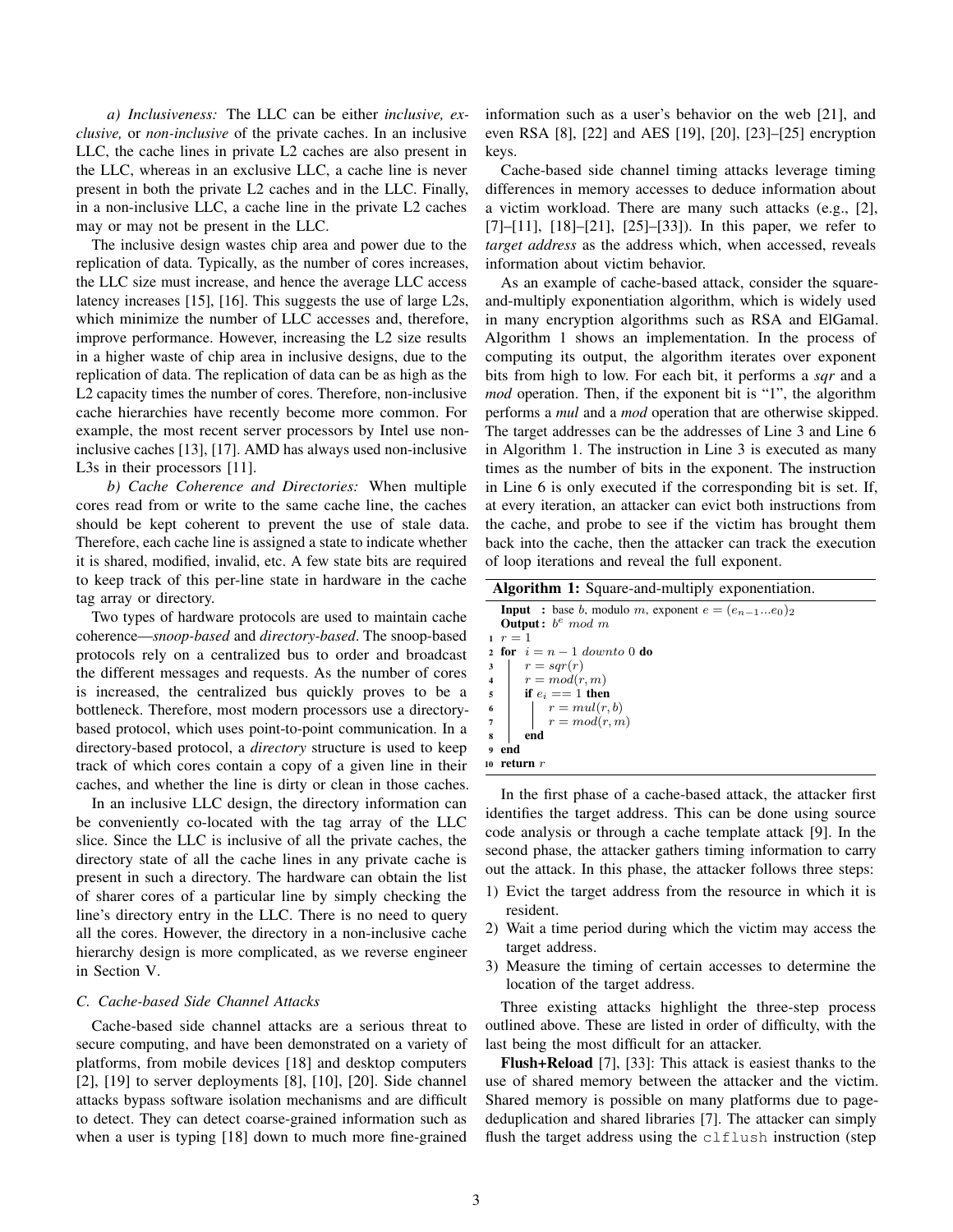1). After waiting for a period of time (step 2), the attacker re-accesses the target address and measures the latency (step 3). The attacker will expect a cache hit when accessing the memory flushed in step 1 if the victim has accessed the memory in the interval, and a miss otherwise. This attack is also referred to as a *flush-based* attack. This type of attack has serious limitations: it relies on clflush, and cloud platforms are now advised to turn sharing off, which disables this attack [34], [35].

Evict+Reload [18]: This attack also relies on shared memory for the reload operation, but does not flush or evict data using clflush, as not all architectures have a clflush instruction, and some defenses have suggested making clflush a privileged instruction [34] or disabling it all together [35]. In this case, the attacker uses cache conflicts to evict the target address (step 1). Specifically, the attacker accesses enough addresses mapped to the same cache set as the target address to evict the target address. The other steps are the same as Flush+Reload. Besides the additional complexity of creating such conflicts, this attack is otherwise the same as Flush+Reload, with an alternative flushing mechanism.

Prime+Probe [19]: This attack does not need shared memory. The attack steps are called prime, wait, and probe. In the prime step, the attacker evicts the target address from the cache by accessing a group of addresses mapped to the same cache set as the target address. During the wait step, the attacker waits. Finally, in the probe step, the attacker re-accesses the group of addresses used in the prime step, to measure victim activity. A cache miss in the probe step indicates that the victim has accessed the target address during the interval, and caused the eviction of one of the addresses accessed during the prime step from the cache.

Evict+Reload and Prime+Probe are referred to as *conflictbased* attacks due to fact that they exploit conflicts in cache structures.

## *D. Eviction Set*

An *Eviction Set (EV)* is a collection of addresses that are all mapped to a specific cache set of a specific cache slice, and that are able to evict the current contents of the whole set in that slice. In a slice with  $W<sub>slice</sub>$  ways, an eviction set must contain at least  $W<sub>slice</sub>$  addresses to occupy all the ways and evict the complete contents of the set. We refer to *Eviction Addresses* as the addresses in an Eviction Set. In an inclusive LLC, both Evict+Reload and Prime+Probe use Eviction Sets to evict the target address from the private caches. Further, the probe operation in Prime+Probe measures the latency of accessing an Eviction Set to deduce the victim's activity.

## III. THE CHALLENGE OF NON-INCLUSIVE CACHES

Previous cross-core cache side-channel attacks only work for inclusive cache hierarchies (e.g., [8], [34]). In a non-inclusive cache hierarchy, attackers must overcome the two main challenges that we describe next. In this discussion, we assume that the clflush instruction is disabled (Section II) [36] and that shared memory between attacker and victim has been disabled [12].

## *A. Lack of Visibility into the Victim's Private Cache*

In a non-inclusive cache hierarchy, an attacker running on a core seemingly cannot evict an address from another core's private cache — i.e., it cannot create an *Inclusion Victim* in the second core's cache. To see why, consider Figure 3, which shows a shared LLC and two private caches. The attacker runs on Cache 1 and the victim on Cache 0. The target line is shown in a light shade in Cache 0.



Fig. 3. Attempting to evict a target line from the victim's private cache in inclusive (a) and non-inclusive (b) cache hierarchies.

Figure 3(a) shows an inclusive hierarchy. An LLC set contains lines from the attacker (in a dark shade) plus the target line from the victim (in a light shade). The attacker references an additional line that maps to the same LLC set. That line will evict the target line from the LLC, and because of inclusivity, also from private Cache 0, creating an inclusion victim. The ability to create these inclusion victims on another cache is what enables cross-core attacks.

Figure 3(b) shows a non-inclusive hierarchy. In this case, the target line is in the victim's cache, and not in the LLC. Consequently, when the attacker references an additional line that maps to the same LLC set, there is no invalidation sent to Cache 0. The attacker has no way to create inclusion victims in the victim's cache.

# *B. Eviction Set Construction is Hard*

In a later section, we will show that we perform Prime+Probe and Evict+Reload attacks in non-inclusive cache hierarchies using an Eviction Set (EV). However, the algorithm used to create an EV in inclusive cache hierarchies [8] does not work for non-inclusive hierarchies. Creating an EV in non-inclusive hierarchies is harder. The reason is that it is less obvious what memory accesses are required to reliably evict the target line, which is currently in the private cache, from the entire cache hierarchy.

To see why, consider Figure 4, which shows a private cache and two slices of the shared LLC. Victim and attacker run on the same core. Figure 4(a) shows an inclusive hierarchy. The target line is in the private cache and in one slice of the LLC. To evict the target from the cache hierarchy, the attacker only needs to reference enough lines to fill the relevant set in the corresponding slice of the LLC. This is because, as these lines fill the set, they will also fill the set in the private cache, and evict the target line from it. This is the EV, shown in a dark shade. The order and number of accesses to each of the lines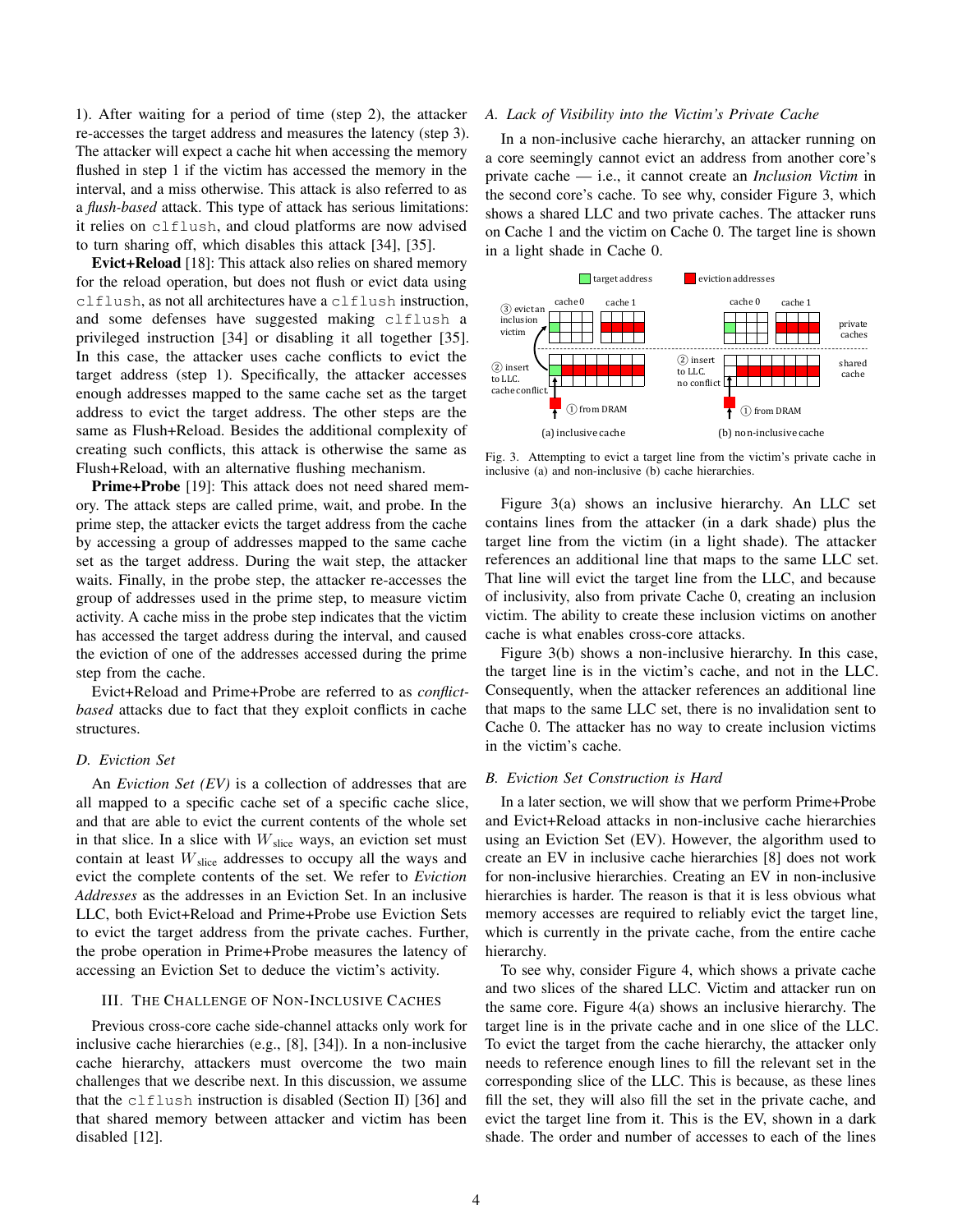in the EV required to evict the target address is determined by the replacement algorithm used in the LLC slice.



Fig. 4. Attempting to evict a target line in inclusive (a) and non-inclusive (b) cache hierarchies. Victim and attacker run on the same core.

Figure 4(b) shows a non-inclusive hierarchy. In this case, the target line is only in the private cache. As the core accesses the same dark cache lines as in Figure  $4(a)$ , the lines go first to the private cache, bypassing the LLC. The replacement algorithm used in the private cache will determine when the target line is evicted from the private cache into the LLC. When the target is evicted, it will go to one of the LLC slices, depending on the mapping of addresses to slices. Then, the core needs to evict enough lines into that LLC slice to create enough conflicts to evict the target line from the slice.

Overall, the order and number of accesses to each of the lines in the EV required to evict the target address is determined by multiple factors, including the replacement algorithm used in the private cache, the mapping of the line addresses to LLC slices, and the replacement algorithm used in the LLC slice. In the inclusive case, only the replacement algorithm in the LLC affects evictions.

We note that, in non-inclusive cache hierarchies, the replacement algorithms in the private caches and LLC slices can be quite sophisticated. What specific line is chosen as a replacement victim depends not only on the number and order of accesses to the lines, but also on the coherence state of the lines in the cache as well. Specifically, we have empirically observed that the replacement algorithm in the LLC slices tries to minimize the eviction of lines that are present in multiple private caches. This particular heuristic affects the ability to create an effective EV for Evict+Reload attacks, where lines are shared between attacker and victim.

# *C. Attack Overview*

We address these two challenges in two novel ways. To handle the difficulty of creating EVs, we propose a novel way to create EVs for non-inclusive caches in Section IV. Using EVs and other techniques, we reverse engineer the Intel Skylake-X directory structure (Section V). This process reveals key insights into directory entry replacement policies and inclusivity properties. In particular, we derive conditions for when an attacker is able to use the directory to create inclusion victims in the private caches of a non-inclusive cache hierarchy. Based on our reverse engineering results, and the new EV

construction methodology, we design effective "Prime+Probe" and "Evict+Reload" attacks in non-inclusive caches hierarchies in Section VI.

## IV. CONSTRUCTING EVICTION SETS

In this section, we present an EV construction algorithm for non-inclusive caches. Recall that an EV is a collection of memory addresses that fully occupy a specific cache set of a specific LLC slice. This is a core primitive that we use to reverse engineer the directory (Section V) and later complete our attacks (Section VI).

Liu et al. [8] proposed an EV construction algorithm for sliced inclusive caches. However, it does not work for noninclusive caches. The reason was discussed in Section III: line eviction from the cache hierarchy is less predictable because it depends on the L2 replacement algorithm, the mapping of line addresses to LLC slices, and the replacement algorithm used in the LLC slices. We fix these issues by developing a new implementation for check\_conflict, an important subroutine used in Liu et al., that works on non-inclusive caches. We present evaluation results to demonstrate the effectiveness of our algorithm in Section VII-A.

# *A. The Role of check conflict in EV Construction Algorithm*

The EV construction algorithm by Liu et al. [8] uses a function that we call check\_conflict(Address  $x$ , Collection  $U$ ) (called probe in [8]), shown in Algorithm 2. This function checks if the addresses in Collection  $U$ conflict with  $x$  in the LLC. The function should return  $true$ if  $U$  contains  $W<sub>slice</sub>$  or more addresses, which are mapped to the same slice and set as  $x$ . The function should return  $false$ otherwise. The EV construction algorithm works only if this function has very low false positive and false negative rates.

| Algorithm 2: Baseline check_conflict for inclusive caches. |  |  |  |  |  |  |  |
|------------------------------------------------------------|--|--|--|--|--|--|--|
|------------------------------------------------------------|--|--|--|--|--|--|--|

|                         | <b>1 Function</b> check_conflict $(x, U)$ : |
|-------------------------|---------------------------------------------|
| $\overline{a}$          | access x                                    |
| $\overline{\mathbf{3}}$ | <b>for</b> each addr in $U$ <b>do</b>       |
| $\overline{4}$          | access addr                                 |
| $\overline{5}$          | end                                         |
| 6                       | $t =$ measure time of accessing x           |
| $\overline{7}$          | return $t \geq LLC\_miss\_threshold$        |
| 8                       |                                             |

To see why these requirements are important, consider how check\_conflict is used in the EV construction algorithm. The high-level idea is to start with a collection  $U$  known to conflict with x in an LLC slice. Then, one removes an address  $y$ from the collection U and obtains a new collection  $U' = U - y$ . If the conflict with  $x$  disappears when checking against  $U'$ , then we know that  $y$  must contribute to the conflict. In such a case,  $y$  is considered to be in the EV for x. Clearly, the operation needs low false positive and false negative rates to precisely observe the disappearance of conflicts. Appendix A provides more details on how the algorithm is used, and why a high-accuracy implementation is important.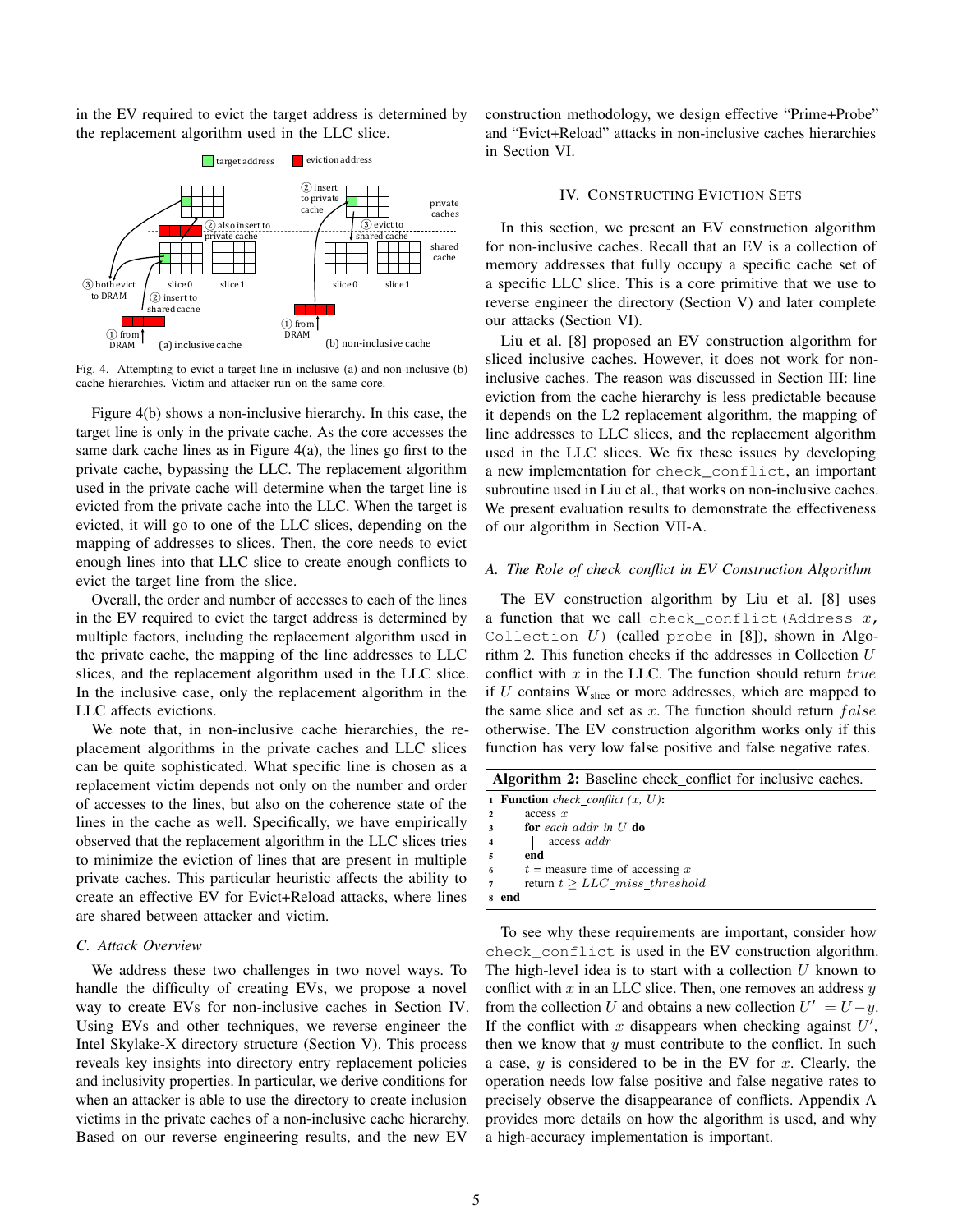#### *B. New check conflict Function*

We first discuss why the check\_conflict function designed by Liu et al. [8] has a high false negative rate when applied naïvely to non-inclusive caches. We then show how the function can be modified to work in non-inclusive caches. In the following discussion, we assume that all the addresses in  $U$  have the same LLC set index bits as  $x$ .

Baseline **check\_conflict** [8]. In Algorithm 2, the base function first accesses the target address  $x$ , ensuring that the line is cached. It then accesses all the addresses in  $U$ . If a later access to line  $x$  takes a short time, it means that the line is still cached. Otherwise, it means that the line has been evicted out of the cache due to cache conflicts caused by  $U$ . Thus, the access latency can be used to determine whether  $U$  contains enough addresses to evict  $x$ .

When applied to non-inclusive caches, this function has a high false negative rate. Specifically, when  $U$  contains enough addresses that, if they all were in the LLC, they would evict  $x$ , the function is supposed to return  $true$ . However, it may return  $false$ . To see how this false negative happens, consider a minimal  $U$ , which has exactly  $W<sub>slice</sub>$  addresses mapped to the same LLC slice as  $x$ . On non-inclusive caches, when accessing U, some of these  $W_{slice}$  lines may remain in L2 and never be evicted from the L2 into the LLC. Hence, these addresses do not have a chance to conflict with x in the LLC, and x is not evicted, resulting in a false negative. Moreover, since the replacement algorithm of L2 is neither LRU nor pseudo-LRU, simply accessing U multiple times does not guarantee a small false negative rate, as we validate in Section VII-A.

Naïve New check\_conflict. To reduce the false negative rate, we need to flush all the lines in  $U$  from the L2 to the LLC. It would be convenient if we had a special instruction to do so, but such an instruction does not exist in x86. Hence, we leverage L2 conflicts to achieve the flush effect.

We create an extra collection of addresses, called  $L2\_occupy\_set$ , which contains  $W_{L2}$  addresses mapped to the same L2 set as  $U$ . When accessed,  $L2\_occupy\_set$  forces all lines in  $U$  to be evicted to the LLC. Our modified check\_conflict function is shown in Algorithm 3. After accessing  $x$  and all the addresses in  $U$  as in the base function (line 2-5), the addresses in  $L2\_{occupy\_set}$  are accessed (line 6-8). In this way, every line in  $U$  gets evicted to the LLC slice where  $x$  is, and we can significantly reduce the false negative rate.

| Algorithm 3: New check_conflict for non-inclusive caches. |  |  |  |
|-----------------------------------------------------------|--|--|--|
|-----------------------------------------------------------|--|--|--|

|                         | <b>1 Function</b> check_conflict $(x, U)$ :       |
|-------------------------|---------------------------------------------------|
| $\overline{\mathbf{2}}$ | access x                                          |
| 3                       | for each addr in $U$ do                           |
| $\overline{4}$          | access addr                                       |
| $\overline{5}$          | end                                               |
| 6                       | <b>for</b> each addr in $L2$ occupy set <b>do</b> |
|                         | $\ell$ this evicts U from L2 to LLC               |
| $\overline{7}$          | access addr                                       |
| 8                       | end                                               |
| 9                       | $t =$ measure time of accessing x                 |
| 10                      | return $t > LLC\_miss\_threshold$                 |
|                         |                                                   |

However, this naïve approach has a high false positive rate. A false positive can occur when  $U$  does not contain enough addresses to evict  $x$  from the LLC slice, but with the help of some addresses in  $L2\_occupy\_set$  that end up getting evicted to the LLC, they evict  $x$  from the LLC. In this case, the function is supposed to return  $false$ , but it returns  $true$ .

Reliable New **check\_conflict**. To reduce the false positive rate in the naïve new check conflict function, we need to make sure accesses to  $L2\_occupy\_set$  do not interfere with the conflicts between  $U$  and  $x$  in the LLC. We can achieve this by leveraging the one-to-many set mapping relationship between L2s and LLCs.

For a reliable design, we select  $L2\_{occupy\_set}$  such that its addresses are mapped to the same L2 set as addresses in U, but to a *different* LLC set than used by addresses in U (and  $x$ ). As mentioned before, upper level caches like the  $L2$ contain fewer cache sets than lower level caches like the LLC (Section II-A). For example, in Skylake-X, the L2 has 1024 sets, while an LLC slice has 2048 sets. Correspondingly, the L2 uses 10 bits (bits 6-15) from the physical address as the set index, while the LLC slice uses 11 bits (bits 6-16). Therefore,  $L2\_occupy\_set$  can be constructed by simply flipping bit 16 of  $W_{L2}$  addresses in U. Such addresses can be used to evict U from the L2 but do not conflict with  $U$  in the LLC.

In summary, we design a reliable check\_conflict function with both low false positive rate and low false negative rate. This function can be used in the EV construction algorithm of Liu et al. [8] to construct an EV for non-inclusive caches. We evaluate the effectiveness of the function in Section VII-A. For independent interest, we use our EV creation routine to partially reverse engineer the Skylake-X slice hash function in Appendix B.

# V. REVERSE ENGINEERING THE DIRECTORY STRUCTURE IN INTEL SKYLAKE-X PROCESSORS

We leverage our EV creation function to verify the existence of the directory structure in an 8-core Intel Core i7-7820X processor, which uses the Intel Skylake-X series microarchitecture. We also provide detailed information about the directory's associativity, inclusivity, replacement policies (for both private and shared data), and interactions with the non-inclusive caches. These insights will be used for the attack in Section VI. Skylake-X is a server processor for cloud computing and datacenters. A comparison of the cache parameters in this processor with previous Skylake series processors is listed in Table I.

|                  | Skylake-S         | Skylake-X/Skylake-SP  |  |  |
|------------------|-------------------|-----------------------|--|--|
| $L1-I$           | 32KB, 8-way       | 32KB, 8-way           |  |  |
| $L1-D$           | 32KB, 8-way       | 32KB, 8-way           |  |  |
| L <sub>2</sub>   | 256KB/core        | 1MB/core              |  |  |
|                  | 16-way, inclusive | 16-way, inclusive     |  |  |
| $LL\overline{C}$ | 2MB/core          | 1.375MB/core          |  |  |
|                  | 16-way, inclusive | 11-way, non-inclusive |  |  |
|                  |                   |                       |  |  |

CACHE STRUCTURES IN SKYLAKE PROCESSORS.

Relative to the older Skylake-S processor, the Skylake-X/SP LLC is non-inclusive and, correspondingly, Skylake-X/SP can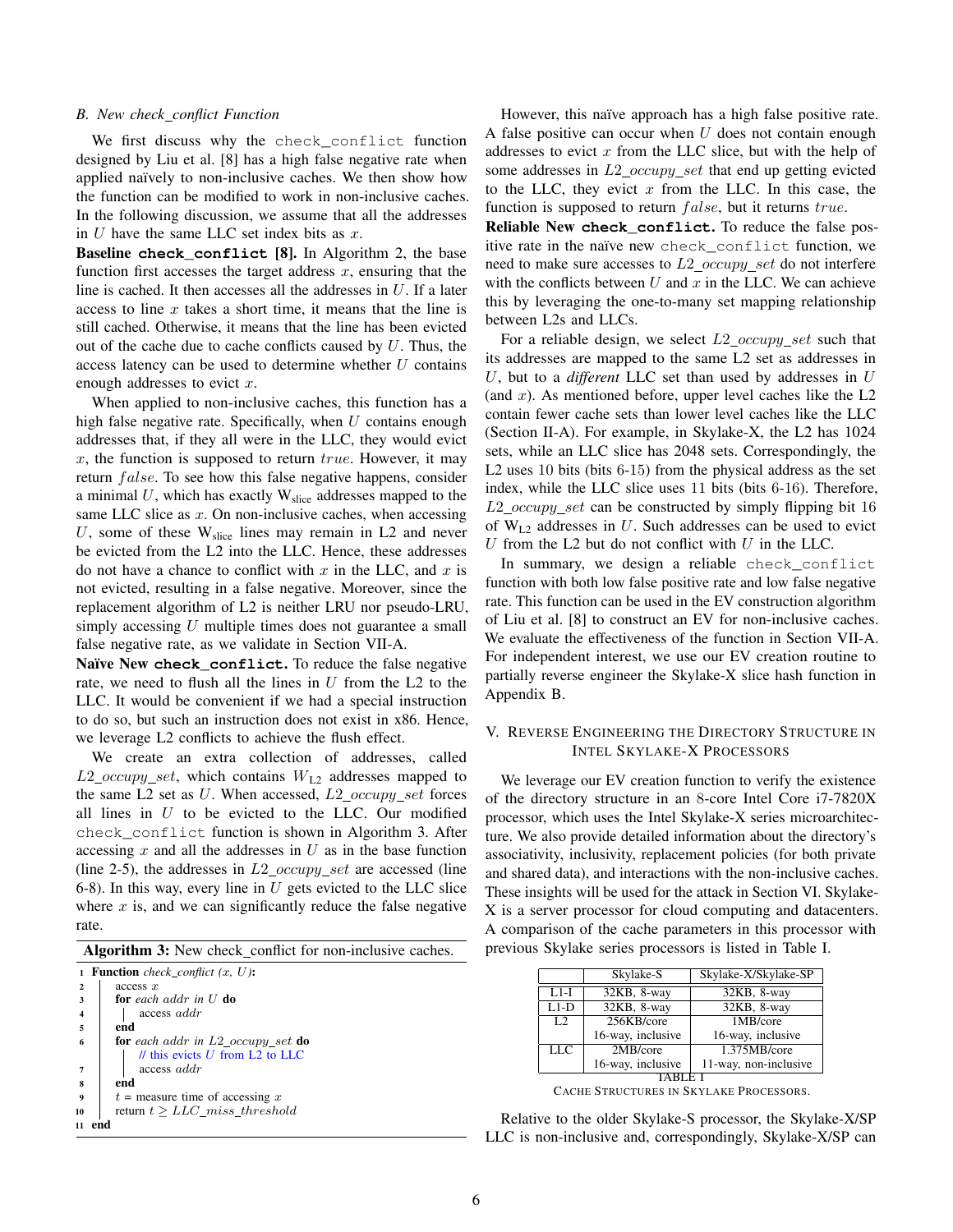

Fig. 5. Latency of a cache line access when the line is in different locations in the Intel Skylake-X cache hierarchy.

support larger L2 caches relative to the LLC. The L2 in Skylake-X/SP grows to 1 MB per core, which is 4 times larger than before, while the LLC size shrinks from 2 MB per core to 1.375 MB per core. The associativity in the LLC slice is also reduced from 16-way to 11-way.

# *A. Timing Characteristics of Cache Access Latencies*

We first conduct a detailed analysis of the timing characteristics of the cache access latencies on Skylake-X. This information can be used to infer the location of a specified cache line, and is useful in reverse engineering the directory structure.

For each cache location, we measure the access latency by using the rdtsc instruction to count the cycles for one access. We use the lfence instruction to make sure we get the timestamp counter after the memory access is complete as suggested in [37]. Thus, all the latencies presented include delays introduced by the execution of lfence.

Figure 5 shows the distribution of latencies to access lines in different cache layers. For each cache layer, we perform 1,000 accesses. The latency is for accessing a single cache line. From the figure, we see that L1 and local L2 access latencies are below 50 cycles. An LLC access takes around 100 cycles, and a DRAM access around 350 cycles.

A remote L2 access occurs when a thread accesses a line that is currently in another core's L2. From the figure, a remote L2 access takes around 200 cycles, which is shorter than the DRAM latency. We leverage the difference between the remote L2 latency and the DRAM latency in the "Evict+Reload" attack to infer the victim's accesses.

# *B. Existence of the Sliced Directory*

Our first experiment is designed to verify the existence of a directory and its structure. In each round of the experiment, a single thread conducts the following three steps in order:

- 1) Access target cache line  $x$ .
- 2) Access a set of  $N$  eviction addresses. In a Reference setup, these are cache line addresses that have the same LLC set index bits as  $x$ , and can be mapped to different LLC slices. In a SameEV setup, these are cache line addresses that have the same LLC set index bits as  $x$ , and are mapped to the same LLC slice as  $x$ .
- 3) Access the target cache line  $x$  again while measuring the access latency.

Generally, step 2 is repeated multiple times (100 times) to avoid the noise due to cache replacement policy in both Reference

and SameEV setups. The medium access latency over 1,000 measurements for step 3 is shown in Figure 6, as a function of the number of eviction addresses accessed. We validated that the experiment results are consistent for  $x$  mapped to different slices and sets.



Fig. 6. Target line access latency as a function of the number of eviction addresses, in experiments to verify the existence of the directory.

According to the timing characteristics in Figure 5, we know that latencies around 40, 100 and 300 cycles indicate that the target line is in local L2, LLC and DRAM, respectively. In the Reference configuration, if 16 or more lines are accessed in step 2, the target line is evicted from L2 to LLC. These evictions are caused by L2 conflicts because the L2 associativity  $(W_{1,2})$ is 16. Later, we start to observe that the target line is evicted to DRAM when more than 75 addresses are accessed in step 2. This number is less than 104 ( $W_{L2} + N_{slice} \times W_{slice}$ ) because the hash function makes the addresses used in the experiment distribute unevenly across the different slices.

In the SameEV setup, we observe L2 misses when 12 cache lines are accessed in step 2, before reaching the L2 associativity. Moreover, the target line is evicted out of the LLC when 21 lines are accessed, even though the L2 cache and one LLC slice should be able to hold up to 27 lines  $(W_{L2} + W_{LLC})$ . The difference between 12 and 16 (L2 case), and between 21 and 27 (LLC case) indicates that there exists some bottleneck, other than the L2 and LLC slice associativity. This indicates the presence of some set-associative on-chip structure, where conflicts can cause L2 and LLC evictions. The structure's associativity seen for L2 lines is 12, and the associativity seen for L2 and LLC lines is 21.

In addition, we know that the structure is sliced and lookedup using the LLC slice hash function. Notice that addresses conflict in this structure only if they are from the same LLC slice, as in the SameEV configuration. Addresses from different LLC slices do not cause conflicts in this structure, as seen in the Reference configuration.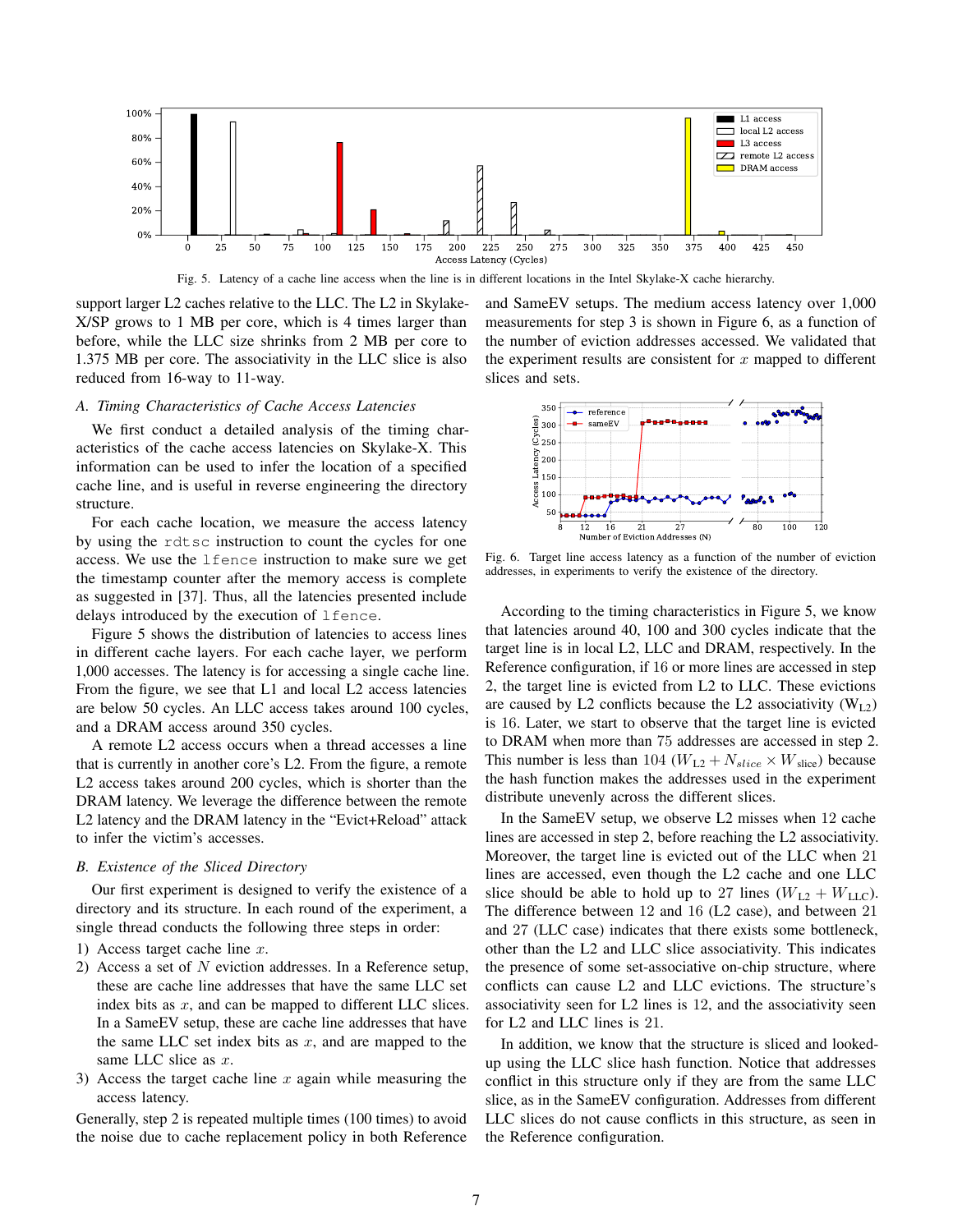Finally, we can also reverse engineer the number of sets in each slice of the structure by testing which bits are used to determine the set index. We analyzed the EVs that we derived for this structure, and found that the addresses in a given EV always have the same value in bits 6-16. The addresses that belong to the same EV are mapped to the same set and slice, and should share the same set index bits and slice id. Since none of the bits 6-16 are used for slice hash function (see Appendix B), we know that these bits are used as set index bits. Hence, the structure has 2048 sets, the same number of sets as an LLC slice.

1. There exists a set-associative structure that operates alongside the non-inclusive caches. Contention on this structure can interfere with cache line states in both the L2 and LLC.

2. The structure is sliced and is looked up using the LLC slice hash function. Each slice has the same number of sets as an LLC slice.

3. The associativity of the structure for L2 lines is 12; the associativity of the structure for L2 and LLC lines is 21.

## *C. Inclusivity and Associativity for Private Cache Lines*

We use the term *Private* cache line to refer to a line that has been accessed by a single core; we use the term *Shared* cache line to refer to a line that has been accessed by multiple cores. We observed that the non-inclusive LLC cache in Skylake-X behaves differently towards private and shared cache lines.

We conduct a two-thread experiment to reverse engineer the inclusivity of the set-associative structure that we found and the cache for private lines. The two threads are pinned to different cores.

- 1) Thread A accesses target line  $x$ .
- 2) Thread B accesses N eviction addresses. The addresses are selected for the Reference and SameEV setups as in the previous experiment.
- 3) Thread A accesses target line  $x$  again and measures the access latency.

The access latencies in step 3 are shown in Figure 7, as a function of the number of eviction addresses.



Fig. 7. Target line access latency as a function of the number of eviction addresses in experiments to analyze the inclusive property for private lines.

In the Reference setup, the target line in thread A's private L<sub>2</sub> is never evicted. Due to the non-inclusive property of the LLC, thread B is unable to interfere in thread A's private cache state, and hence loses any visibility into thread A's private cache accesses. However, in the SameEV setup, the target line is evicted from the L2 to LLC when 12 lines are accessed by thread B, and it is further evicted to DRAM when thread B accesses 21 lines.

This experiment shows that the structure is shared by all the cores, and that conflicts on this structure can interfere with L2 and LLC cache states. In particular, the SameEV configuration shows that we *can create inclusion victims across cores*, since lines in the L2 can be evicted due to the contention on the structure. We can safely conclude that the structure is inclusive to all the lines in the cache hierarchy, including L2 and LLC. This characteristic can be leveraged by an attacker to gain visibility into a victim's private cache and build Prime+Probe attacks. Moreover, the experiment also confirms the same associativity across cores as the last experiment.

4. The structure is shared by all cores.

5. The structure is inclusive, and contention on the structure can cause inclusion victims across cores.

## *D. Inclusivity and Associativity for Shared Cache Lines*

To reverse engineer the inclusivity and associativity of the structure for shared cache lines, we use 2 or 3 threads in different modes.

- 1) Thread A and B both access the target cache line  $x$  to ensure the line has been marked as shared by the processor.
- 2) In *1evictor* mode, thread B accesses N cache line eviction addresses; in the *2evictors* mode, thread B and C access  $N$  cache line eviction addresses to put those lines into the Shared state. In both modes, different eviction cache lines are selected for Reference and SameEV setups as in our previous experiments.
- 3) Thread A accesses the target line  $x$  again and measures the access latency.

From this discussion, in the 1evictor mode, only  $x$  is in the shared state; in the 2evictors mode, both  $x$  and the  $N$  eviction lines are in the shared state. Figure 8 shows the access latencies for step 3.



Fig. 8. Target line access latency as a function of the number of eviction addresses in experiments to analyze the inclusive property for shared lines.

In the 1evictor\_sameEV setup, the shared target line is never evicted out of thread A's private L2. However, we showed in Figure 7 that this pattern does cause remote L2 evictions of *private* lines. Comparing the two cases, we can infer that the cache coherence state–namely whether a line is shared or not–plays a role in the cache line replacement policy. The replacement policy prefers not to evict shared cache lines.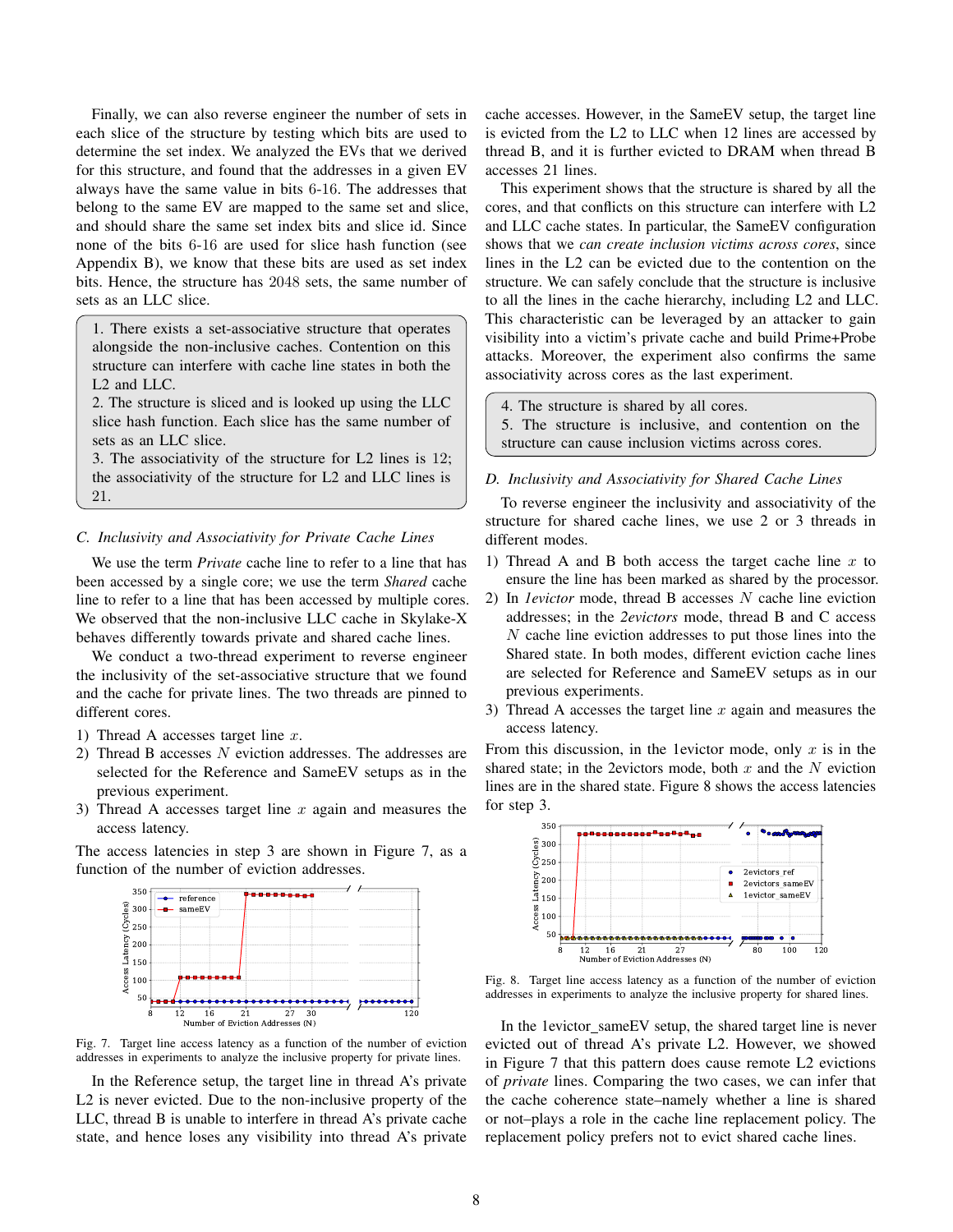In the 2evictors sameEV setup, threads B and C are able to evict the target line out of the LLC by accessing 11 shared lines, while in the 2evictors ref setup, we begin to observe stable LLC misses when around 85 lines are accessed. The characteristics in 2evictors sameEV indicates the associativity of the inclusive structure for shared cache lines is 11. Moreover, this experiment indicates how an attacker can use shared eviction lines to evict a shared target line out of the cache hierarchy, which we will leverage to build stable and efficient Evict+Reload attacks.

6. The cache replacement policy takes into account the coherence state and prefers not to evict cache lines which have been accessed by multiple cores.

7. The associativity of the inclusive structure for shared cache lines is 11.

# *E. Putting It All Together: the Directory Structure*

We infer that the inclusive structure is a directory. Indeed, Intel has used a directory-based coherence protocol since Nehalem [38].<sup>2</sup> Supporting a directory-based protocol requires structures that store presence information for all the lines in the cache hierarchy. Thus the directory, if it exists, must be inclusive, like the structure we found. In the rest of the paper, we will use the term directory to refer to the inclusive structure we found.

Overall structure. Figure 9 shows a possible structure of the directory in one LLC slice. From Section V-B, we found that the directory is sliced, is looked-up using the LLC slice hash function, and has the same number of sets as the LLC. An LLC slice can co-locate with its directory, enabling concurrent LLC slice and directory look-up.



Fig. 9. Reverse engineered directory structure.

From Section V-B, each directory slice has 21 ways in total (denoted  $W_{\text{dir}} = 21$ ) for all the lines in the cache, including the L2 and LLC. From Section V-B, there are maximally 12 ways can be used for lines present in the L2 but not in the LLC. We call the directory for these lines the *Extended Directory* (ED). We denote the ED associativity as  $W_{ED} = 12$ . From the public documentation in Table I, we know that the LLC slice and its directory (which we call the *Traditional Directory* is 11-way set associative. We denote such associativity as  $W_{\text{TD}} = W_{\text{slice}} = 11$ . One might expect  $W_{\text{dir}} = W_{\text{ED}} + W_{\text{TD}}$ , but  $21 < 12 + 11$ . From this mismatch, we infer that 2 ways in each directory slice are dynamically shared between the traditional directory and the extended directory. How these ways are shared is determined by the replacement policy, which prefers to hold lines that are in state shared.

Migration between directories. The migration between the ED and the traditional directory operates as follows. An ED conflict causes a directory entry to be migrated from the ED to the traditional directory, and the corresponding cache line to be evicted from an L2 to the LLC. A conflict in the traditional directory causes a directory entry to be removed from the whole directory slice, which causes the corresponding cache line to be evicted out of the entire cache hierarchy. For private lines, 21 addresses are needed to cause a traditional directory conflict. From Section V-B, the private lines will take up the ED and traditional directory, after which we see conflicts. For shared lines, only 11 addresses are needed to cause conflicts. We found that shared lines, after being accessed a sufficient number of times, allocate a data entry in the LLC and migrate their directory entry from the ED to the traditional directory. In this case, the line lives in multiple L2s and in the LLC at the same time. $3$  This is likely a performance optimization as LLC hits are faster than remote L2 hits (Figure 5). Thus, heavily shared lines should be accessible from the LLC.

This directory structure matches our reverse engineered results. Even though the actual implementation may use a slightly different design, our interpretation of the structure is helpful in understanding the directory and cache interactions, and in designing the attacks.

#### *F. The Root Cause of the Vulnerability*

The directory in non-inclusive caches is *inclusive*, since it needs to keep information for *all* the cache lines that are present in the cache hierarchy. This inclusivity can be leveraged to build cache-based attacks. An attacker can create conflicts in the directory to force cache line evictions from a victim's private cache, and create inclusion victims.

Considering the usage of directories, the directory capacity  $(W_{\text{dir}} \times S_{\text{dir}})$  should be large enough to hold information for all the cache lines. In this case, how can it be possible to cause a directory conflict before causing cache conflicts? This section answers this question by analyzing the root cause of the vulnerability that we exploit.

The root cause is that *the directory associativity is smaller than the sum of the associativities of the caches that the directory is supposed to support*. More specifically, a directory conflict can occur before a cache conflict if any of the following conditions is true, where ED indicates the directory entries used by L2 cache lines.

$$
W_{\rm ED} < W_{\rm L2} \times N_{L2}
$$
\nor

\n
$$
W_{\rm dir} < W_{\rm L2} \times N_{L2} + W_{\rm slice}
$$

where  $N_{L2}$  is the number of L2s in the system (usually equal to the number of cores).

<sup>2</sup>Sometimes, the directory structure is called "core valid bits".

 $3$ This is consistent with the cache being non-inclusive. Non-inclusive means that the cache may be inclusive for certain lines in certain circumstances.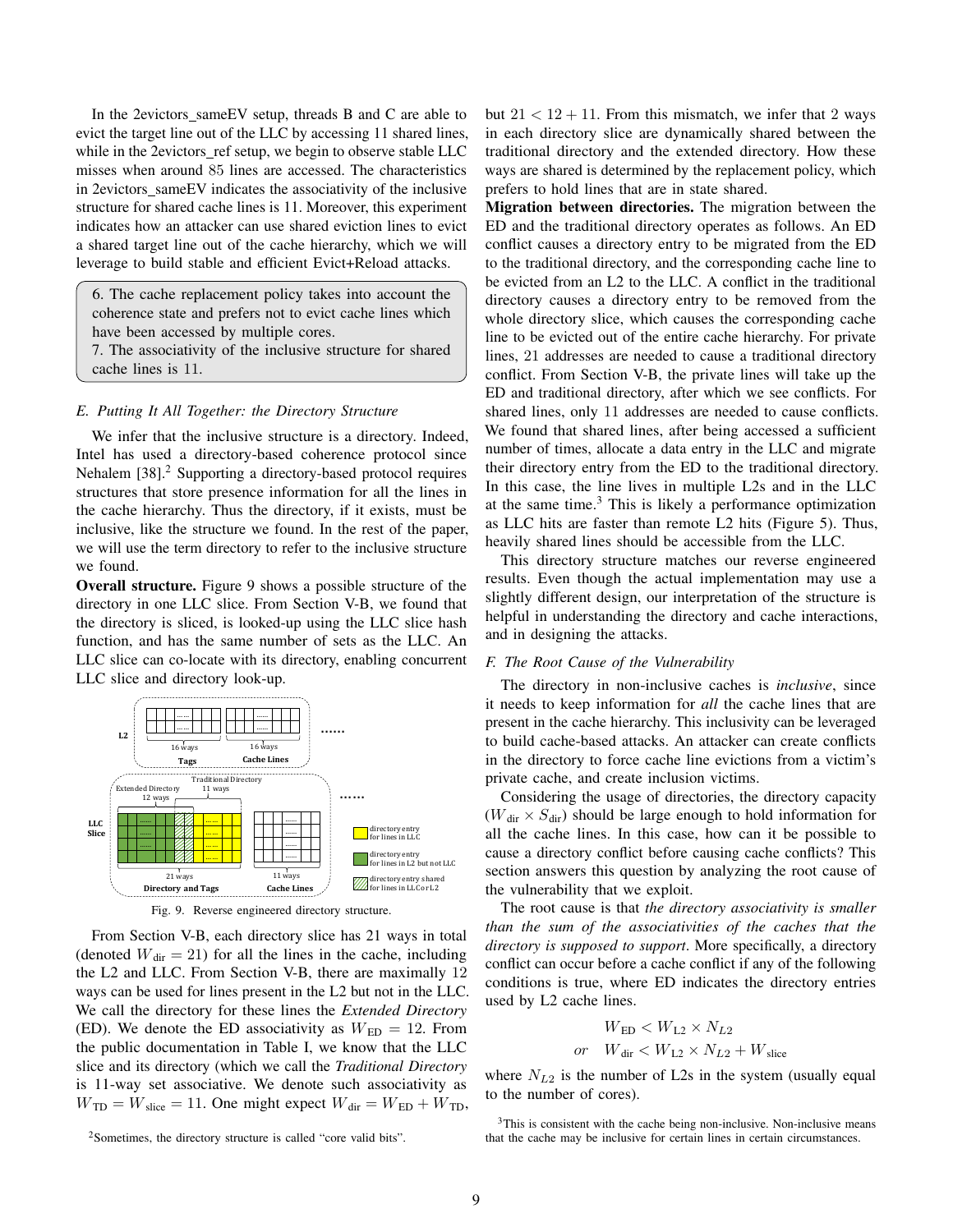We believe that, for performance reasons, these conditions should be common. First, as the number of cores on chip increases, architects want to avoid centralized directory designs and, therefore, create directory slices. At the same time, architects try to limit the associativity of a directory slice to minimize look-up latency, energy consumption, and area. As a result, it is unlikely that each directory slice will be as associative as the sum of the associativities of all the L2 caches. For example, an 8-core Intel Skylake-X processor with 16-way L2s would require each directory slice to have a 128-way ED to avoid ED conflicts before L2 conflicts. This is expensive.

We found that the above conditions do not hold in some AMD processors. Consequently, our attack does not work on these AMD processors. We also found that memory and coherence operations on some AMD machines are slower than on Intel machines. This may suggest that these AMD machines do not use sliced directories. Appendix C describes the experiments we performed.

## VI. ATTACK STRATEGIES

Leveraging the EV construction algorithm in Section IV and our reverse engineering of the directory structure in Section V, we can now build effective side channel attacks in non-inclusive cache hierarchies. In this section, we first present our Prime+Probe attack targeting the ED. We then show a multi-threaded Evict+Reload attack to achieve fine-grained monitoring granularity. Finally, for completeness, we provide a brief discussion on Flush+Reload attacks.

## *A. Prime+Probe*

To the best of our knowledge, this is the first Prime+Probe attack on non-inclusive caches. We first present our customized cross-core attack on Skylake-X, and then discuss how to generalize the attack to other vulnerable platforms.

On Intel Skylake-X, an attacker can leverage the inclusivity of the ED to gain visibility into a victim's private cache state. Before the attack, the attacker uses the EV construction algorithm of Section IV to construct an EV that is mapped to the same LLC slice and set as the target address. Since the ED is both sliced and looked-up using the LLC slice hash function, it follows that the EV is mapped to the same ED set and slice as the target address. Thus, the EV can be used in the prime and probe steps.

Our cross-core Prime+Probe attack follows the same steps as a general Prime+Probe attack. In the prime step, the attacker accesses  $W_{ED}$  EV lines to occupy all the ways within the ED set, and evict the target line from the victim's L2 to the LLC. During the wait interval, if the victim accesses the target address, it causes an ED conflict and one of the EV addresses will be evicted from the attacker's private L2 cache to the LLC. In the probe step, when the attacker accesses the EV addresses again, it will observe the LLC access. Alternatively, if the victim does not access the target line in the wait interval, the attacker will observe only L2 hits in the probe step. After the probe step, the ED set is fully occupied by EV addresses, and can be used as the prime step for the next attack iteration.

Attack granularity. The attack granularity is determined by the time per attack iteration, which is composed of the wait time and the probe time. The more efficient the probe operation is, the finer granularity an attack can achieve.

In our ED-based Prime+Probe attack, the probe time is very short. The attacker only needs to distinguish between local L2 latency and LLC latency, which is shorter than the probe time in inclusive cache attacks, where the attacker needs to distinguish between LLC latency and DRAM latency.

Generalizing the attack. The attack above is customized for Intel Skylake-X. We now discuss how to generalize the attack to other vulnerable platforms which satisfy the conditions discussed in Section V-F.

First, a characteristic of the Skylake-X is that the ED associativity is not higher than the L2 associativity ( $W_{ED} \leq W_{L2}$ ), which allows us to trigger ED conflicts using a single attacker thread. If this condition is not satisfied, we can still mount a Prime+Probe attack with *multiple* attacker threads, running on different cores, as long as  $W_{ED} \leq W_{L2} \times (N_{L2} - 1)$ . For example, consider the case where  $W_{ED} = W_{L2} \times (N_{L2} - 1)$ . The attacker can use  $(N_{L2} - 1)$  threads running on all the cores except for the victim's core, where each thread accesses  $W_{1,2}$  addresses to occupy the ED set.

Second, the directory in Skylake-X uses the same hash function as the LLC. Therefore, we can directly use the EVs constructed for LLC slices to create directory conflicts. If the sliced ED uses a different hash function, the attack should still work but will need a new EV construction algorithm for the directory.

# *B. Evict+Reload*

On non-inclusive caches, an attacker could leverage the directory's inclusivity to build Evict+Reload attacks using a similar approach as in Prime+Probe. However, the evict operation in Evict+Reload is more challenging than the prime operation, since the target line is shared by the attacker and the victim. As we showed in Section V-D, the cache replacement policy takes into account the coherency state—namely that the target line is *shared*—and prefers not to evict the directory entries for shared lines.

We propose a novel multi-threaded Evict+Reload attack that can achieve fine-grained monitoring granularity by taking advantage of the characteristics of the replacement policy. The attack involves two tricks, namely, to upgrade the eviction addresses to a higher replacement priority, and to downgrade the target address to a lower replacement priority.

The attacker consists of three threads: a main thread which executes the evict and reload operations, and two helper threads to assist evicting the shared target line. The two helper threads share all the eviction addresses, and thus are able to switch the eviction addresses to the *shared* coherence state, similar to the 2evictors sameEV setup in Section V-D. This brings eviction addresses to the same replacement priority as the target address in the directory. In addition, the main attacker thread evicts the target address from its private cache to the LLC by creating L2 conflicts, which makes the target address non-shared.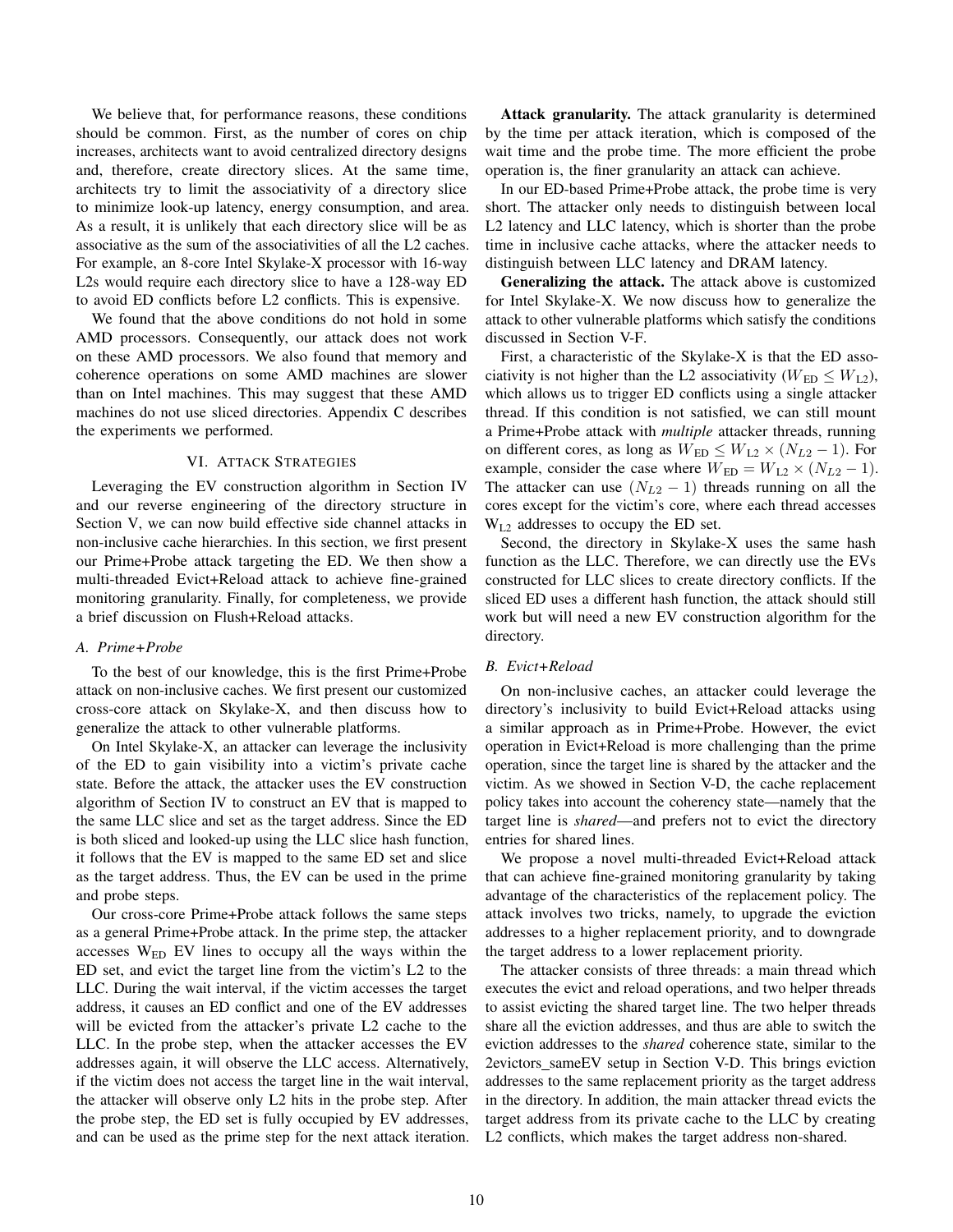Throughout the entire attack, the helper threads run in the background, continuously accessing the addresses in the EV in order to keep these addresses in their caches. In the eviction step, the main attacker thread introduces conflicts in its L2 cache to evict the target line from its L2 to the LLC. The helper threads then evict the target line (which they do not share) from the LLC to DRAM, by accessing the shared EV lines. If the victim accesses the target line during the wait interval, it will bring the line into its L2. Then, in the reload step, the main attacker will see a remote L2 access latency. Otherwise, the attacker will observe a DRAM access latency.

# *C. Flush+Reload*

A Flush+Reload attack on non-inclusive caches follows the same procedure as the one on inclusive caches. This process has been referred to as Invalidate+Transfer [11] on AMD's noninclusive caches. We evaluate this attack on Intel's platform for completeness, though it is not necessary to demonstrate our new attack channel on directories.

The attacker uses the clflush instruction to evict the target address from all levels of the cache hierarchy to DRAM. If, during the wait interval, the victim accesses the target address, the line will be brought into the victim's local L2. In the measurement phase, the attacker reloads the target address and measures the access latency. If the victim had accessed the line, the attacker will see a remote L2 access latency; otherwise, it will observe a DRAM access latency.

#### VII. EVALUATION

# *A. Effectiveness of the check conflict Function*

We evaluate the effectiveness of the check\_conflict function by measuring the false positive rates and the false negative rates. We consider three designs, the baseline function proposed by Liu et al. (no flushL2), and the two modified functions discussed in Section IV, i.e. flushL2\_naive and flushL2 reliable.

We obtained 8 EVs and confirmed their correctness by checking their conflicting behaviors as in Section V. All the addresses in the 8 EVs have the same LLC set index bits, and each EV is mapped to a different LLC slice. To measure the false positive rate, we select an address  $x$  and set the argument  $U$  of check\_conflict to be a collection of addresses with 10 addresses ( $\lt W_{\text{slice}}$ ) from the same EV as  $x$ , and 5 addresses from each of the other EVs. The function should return *false*. We then count the number of times when the function mistakenly returns true. To measure the false negative rate, an extra address from the same EV as  $x$  is added to the collection  $U$ , so that  $U$  contains 11 eviction addresses  $(= W<sub>slice</sub>)$ . The function should return true. Then, we count the number of times when the function mistakenly returns  $false$ . In each of the three check conflict implementations, the eviction operation (line 3-5 of Algorithm 2, line 3-8 in Algorithm 3) is repeated multiple times. Figure 10 shows how the false positive rate and the false negative rate change with the number of eviction operations performed.



Fig. 10. Comparing effectiveness of different check\_conflict functions.

In Figure 10(a), both no flush  $L2$  and flush  $L2$  reliable have no false positives. flushL2 naive has a much higher false positive rate due to the extra conflicts introduced by the  $L2\_{occupy\_{set}.}$  In Figure 10(b), both flush L2 naive and flushL2\_reliable can achieve very low false negative rate when eviction operations are repeated around 10 times. The false negative rate of the no\_flushL2 approach stays high even though the evictions are performed 20 times. In conclusion, our reliable flushL2 approach in check\_conflict function is effective and can achieve both low false negative rate and false positive rate.

## *B. Extended Directory Timing Characteristics*

As we leverage ED conflicts to construct our Prime+Probe attack, it is very important to understand their timing impact on cache access latencies, as shown in Figure 11. The figure shows the access latency of a number of addresses from the same EV. In the "no\_EDconf" case, we simply measure the latency of EV accesses. In the "1 EDconf" case, between two measurements, we use a different thread on another core to issue one access to the same ED set to cause one ED conflict. Thus, the latency in "no EDconf" is the expected probe latency with no victim accesses during wait intervals, while the "1 EDconf" latency corresponds to the expected probe latency when victim accesses the target line.



A high-resolution low-noise Prime+Probe attack requires the probe operation to be efficient and clearly distinguishable. From Figure 11,  $W_{ED}$  (12) is the optimal number of probe addresses we should use in Prime+Probe. First, the impact of ED conflicts is large and clearly observable. The timing difference between no ED conflicts and a single ED conflict is around 80 cycles. Second, accessing 12 addresses takes very short time, around 230 cycles with a ED conflict. With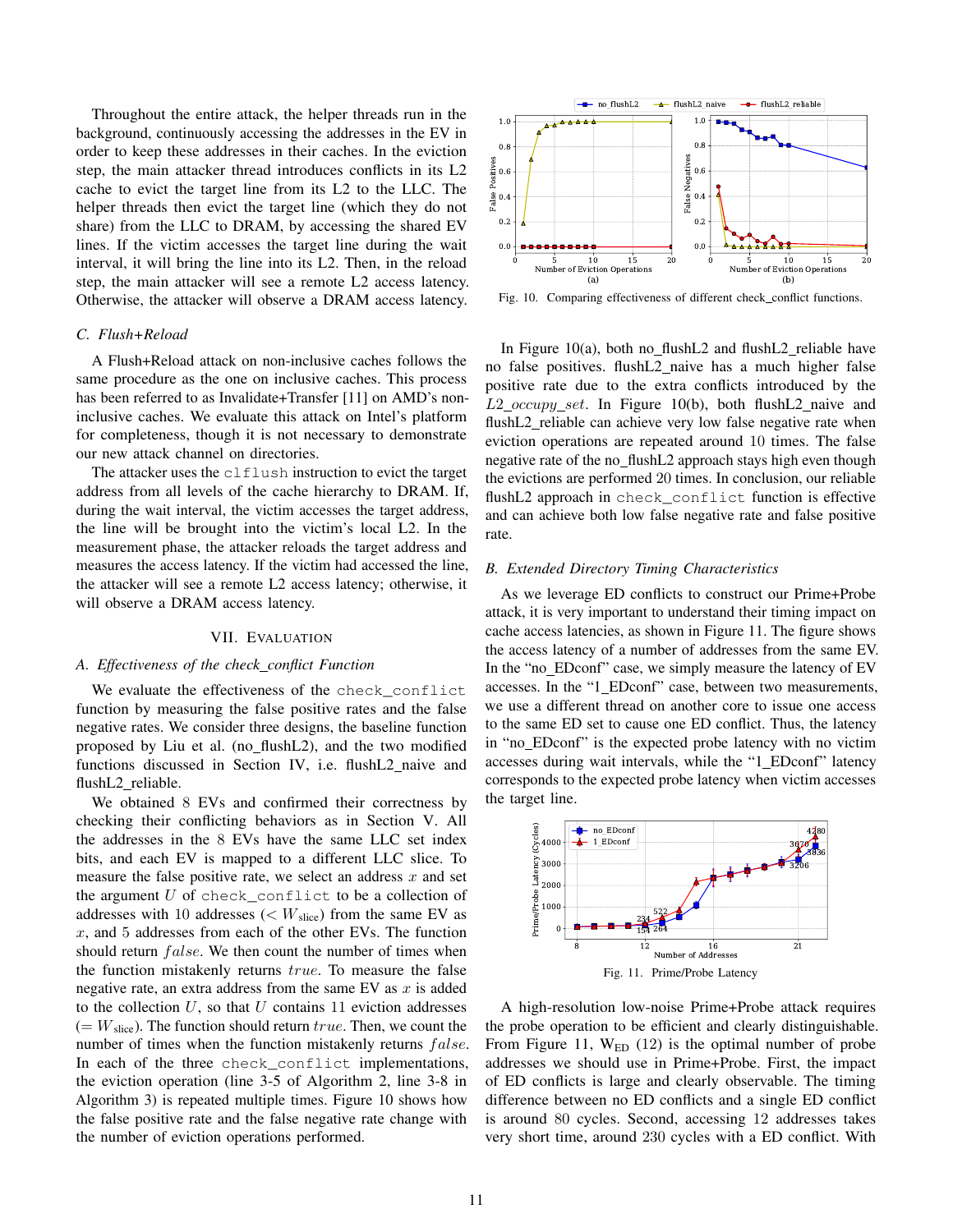such efficient prime/probe operation, we can do fine-grained monitoring. It is also feasible to use 13-15 addresses, but it is not optimal due to the longer access latency and larger variance. Note that the variance in Figure 11 is measured in a clean environment, there is more noise when running the attacker code with the victim code.

## *C. Directory Replacement Policy Analysis*

As discussed before, the directory uses a complex replacement policy. We analyze how the replacement policy affects the effectiveness of eviction operations on a private and a shared cache line in Figure 12. This is an important factor an attacker needs to consider in designing efficient cache attacks.



Figure 12(a) shows the eviction rate of evicting a private cache line from a remote L2 to the LLC by creating ED conflicts. To repeat the eviction operation, we simply re-access each address in the EV in the same order. When using 12 EV addresses, the eviction rate reaches 100% after accessing the EV for 14 times, while the eviction rate increases much faster when we increase the size of the EV. For example, accessing 13 EV addresses for 5 times can ensure eviction. Figure 12(b) shows the eviction rate of evicting a shared cache line from a remote L2 to DRAM by creating directory conflicts with 2 eviction threads. It turns out when using 14 EV addresses, it requires repeating the eviction operation 9 times to ensure complete eviction. This indicates the necessity to downgrade the target line replacement priority to achieve fine-grained attack granularity, as we discussed in Section VI-B.

In summary, due to the complexity of the directory replacement policy, we find it difficult to come up with an efficient eviction strategy. A possible approach would be to try all the combinations of EV sizes and access orders as in [18]. Nevertheless, in this paper, we show that our attacks can tolerate this imperfect eviction rate.

# *D. Covert Channel on Extended Directories*

We demonstrate a covert channel between two different processors that utilizes the extended directory between two different processes. One process serves as the sender and the other as the receiver. The sender and receiver run on separate cores, and each utilizes 7 addresses that are mapped to the same LLC slice. Together there are 14 addresses, which are enough to cause measurable ED conflicts.

Since we have not reverse engineered the slice hash function, the sender and the receiver cannot directly negotiate which slice



Fig. 13. The upper plot shows receiver's access latencies on a slice not being used for the covert channel, while the lower one shows the one used in the covert channel. Sender transmits sequence "101010...".

to use. Before communication, the receiver scans all slices to find the one the sender is using. The sender transmits a bit "0" by idling for 5000 cycles, and keeps accessing the 7 addresses for 5000 cycles to transmit a bit "1". The receiver decodes the two states by taking latency samples every 1000 cycles. On our 3.6GHz machine, it takes 5000 cycles to transmit one bit, thus the bandwidth is  $0.2Mbit/s$ . With a better protocol than we are using, the bandwidth can be further improved.

Figure 13 shows the results of our reliable covert communication channel. The upper plot shows the latencies that the receiver observes when accessing the wrong slice. All the latencies are low, as they correspond to L1 cache hits. In the lower plot, it is clear to see the sender's message of "101010". The receiver observes a  $\sim$  400 cycle latency due to ED conflicts when decoding a "1" bit, which is easily differentiated from the  $\sim$  80 cycle L1 hits for a "0" bit.

# *E. Side Channel Attacks on the Square-and-Multiply Exponentiation Algorithm*

We evaluate the effectiveness of our side channel attacks on the square-and-multiple exponentiation vulnerability in GnuPG 1.4.13. The implementation is similar to the one presented in Algorithm 1 in Section II. As discussed before, a victim's accesses on function sqr and mul can leak the value of exponent. In GnuPG, these two functions are implemented recursively, thus the target address identifying each function will be accessed multiple times throughout the execution of either operation. We show how this algorithm remains vulnerable on non-inclusive caches by attacking it with Prime+Probe, Evict+Reload and Flush+Reload attacks.

*1) Flush+Reload:* We evaluate a cross-core Flush+Reload attack on this new platform for completeness. The victim and the attacker run on separate cores. The flush and reload operations are used on the addresses located at the entry of the sqr and mul functions. We use a wait time of 2000 cycles between the flush and reload.

Figure 14 shows the time measurement of the reload operation for 100 samples. A low latency reload operation, less than 250 cycles, indicates the victim has accessed the target address during the wait interval. A high latency, around 350 cycles, means the victim has not accessed the target address. According to the algorithm, an access on sqr followed by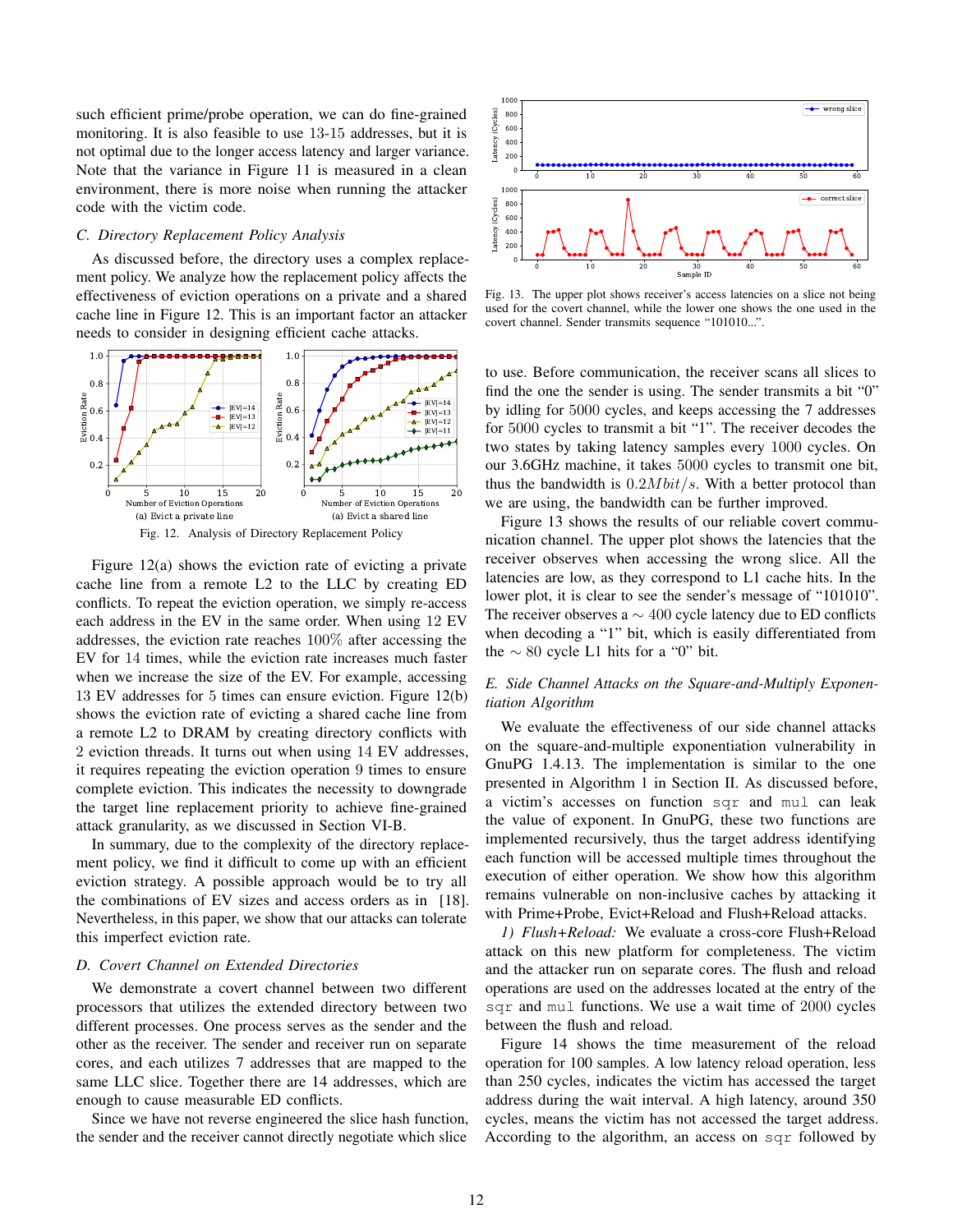

Fig. 14. Access latencies measured in the reload operation in Flush+Reload. A sequence of "1001110101" can be deduced as part of the exponent.

an access on mul indicates a bit "1", and two consecutive accesses on sqr without mul accesses in the between indicate a bit "0". From Figure 14, we can see that each sqr operation completes after 3 samples, or about 6000 cycles. Leveraging this information, the attacker is able to deduce part of the exponent as "1001110101".

In Flush+Reload, errors stem from times when the attacker's flush operation overlaps with victim accesses. Such occurrences cause lost bits.

*2) Prime+Probe:* In our Prime+Probe attacks, we use 12 probe addresses from an eviction set for the target address, and use 500 cycles as the attacker wait interval. <sup>4</sup> We are able to monitor with such small granularity due to the efficient probe operation on the ED. We only monitor one target address, i.e. the address located at the entry of mul function, which is good enough.



Fig. 15. Access latencies measured in the probe operation in Prime+Probe. A sequence of "01010111011001" can be deduced as part of the exponent.

Figure 15 shows the access latencies measured in the probe operation as results of our Prime+Probe attack for 400 samples. If there is no victim access of the target address, the probe operation will see L2 hits for all the probe addresses without ED conflicts, taking around 160 cycles. Otherwise, if the victim accesses the target address, ED conflicts will be observed, resulting in long access latency, around 230 cycles. We do not track victim accesses on the sqr function; this the same approach taken in [8]. Instead, the number of sqr operations can be deduced from the length of the interval between two consecutive multiply operations. The attacker can deduce a sequence of "01010111011001" as part of the exponent from Figure 15.

In Prime+Probe attacks, most errors stem from the imperfect eviction rate, which leads to observing a multiply operation for more samples than it actually executed.



Fig. 16. Access latencies measured in the reload operation in Evict+Reload. A sequence of "0101011110110101" can be deduced as part of the exponent.

*3) Evict+Reload:* Our novel Evict+Reload attack utilizes 1 attacker thread and 2 helper threads. The 2 helper threads access the same EV with 11  $(W_{\text{TD}})$  addresses mapped to the same LLC slice and set as the target address. The attacker thread accesses 16  $(W<sub>L2</sub>)$  addresses mapped to the same L2 set as the target line 6 times. We tested multiple eviction approaches, and found this method is highly reliable, and also very efficient, only taking around 1200 cycles. We monitor both the square and multiply operations and use 4000 cycles as the wait interval.

Figure 16 shows the access latencies measured in the reload step as the results for the Evict+Reload attack for 100 samples. The figure can be interpreted in the same way as the one for Flush+Reload, and the attacker can decode the part of the exponent as sequence "0101011110110101".

Compared to Flush+Reload, the Evict+Reload attack on noninclusive caches tends to suffer more errors. Since the evict operation takes longer than the flush operation, the probability that the evict step overlaps with the victim's access is higher.

# VIII. RELATED WORK

There have been a variety of cache-based side channel attacks in the literature. We start by reviewing the attacks most closely related to our attack, namely those on non-inclusive caches. We then briefly discuss side-channel attacks on inclusive caches.

# *A. Attacks on Non-Inclusive Caches*

There are two known attacks on non-inclusive caches that require page sharing [11], [18]. ARMageddon [18] leverages Evict+Reload to attack a non-inclusive ARM LLC. Irazoqui et al. [11] leverage Flush+Reload to attack a non-inclusive AMD dual-socket machine. Both works rely on shared virtual memory. Moreover, neither of these works addresses the complexities stemming from sliced caches. Thus, our work is more general.

ARMageddon's [18] usage of Evict+Reload on non-inclusive caches is slower than our Evict+Reload attack, as it must access many more addresses in the evict phase. Its method will be even slower for larger caches. For example, ARMageddon attacks L1 caches that are at most 32KB, while their shared L2 cache is at most 2048KB. On the Skylake-X system that we attack, the L2 is 1MB and the LLC is 11MB. Despite having larger caches, our attack succeeds and with finer granularity

<sup>&</sup>lt;sup>4</sup>We use 12 EV addresses instead of 13 addresses, because we can get more precise and clean measurements of accessing 12 addresses, even though we suffer some noise due to relatively low eviction rate.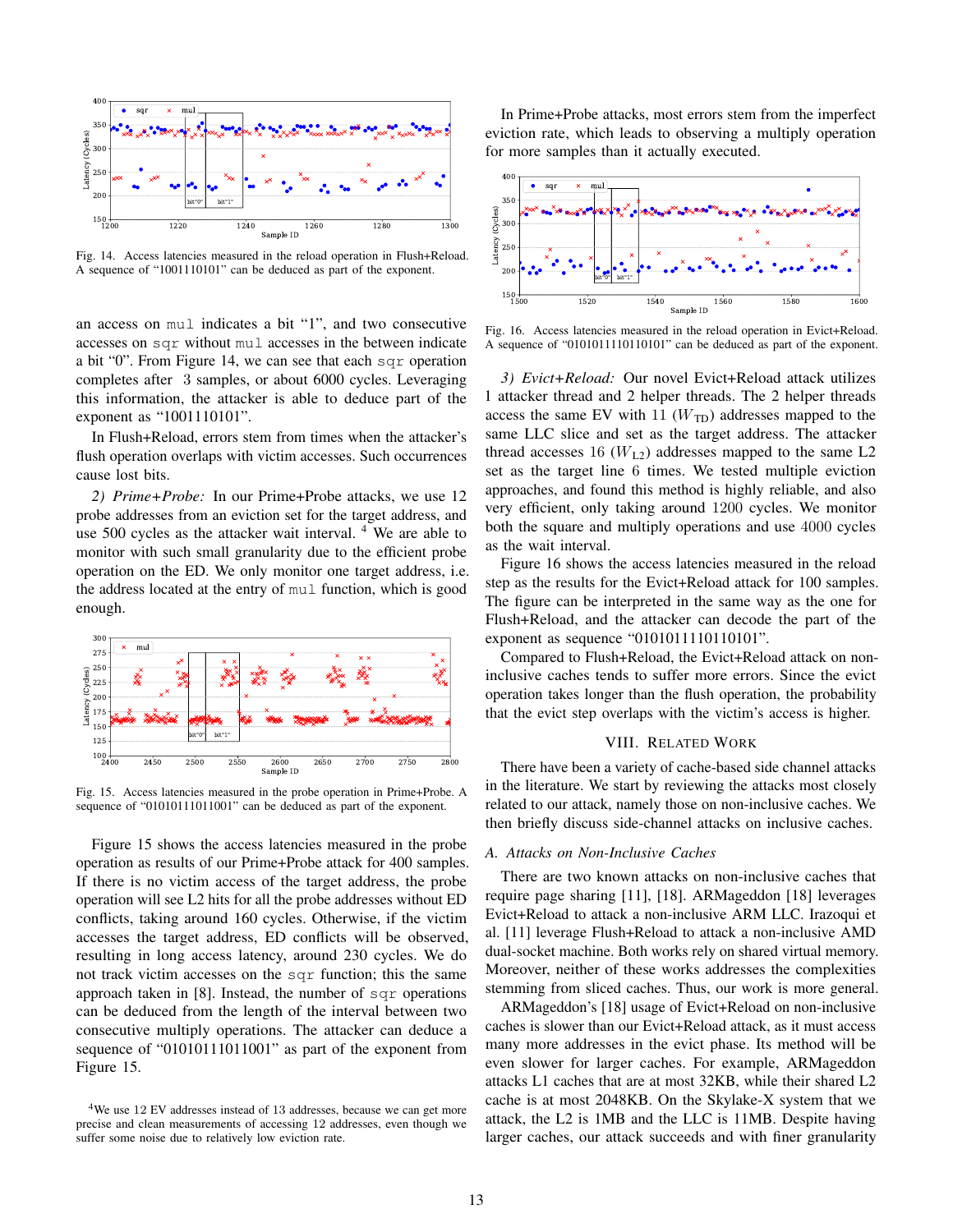than ARMageddon. Additionally, we overcome issues related to sliced caches, which are not present on ARM architectures.

#### *B. Attacks on Inclusive Caches*

Same-core side channel attacks [27], [39], [40] leverage hyper-threading to co-locate victims and attackers on the same core, and exploit cache timing differences between L1 and L2 cache accesses. Other attacks exploit the operating system scheduler to achieve core-co-residency, overcoming the need for hyper-threading [19]. Cross-core attacks are more difficult, as timing information comes from a much larger LLC, which increases noise as it is shared across many cores. Yarum et al. [7] proposed a cross-core, cross-VM Flush+Reload attack on an LLC by leveraging shared memory stemming from memory deduplication. Liu et al. [8] proposed a practical Prime+Probe attack on an inclusive LLC, which does not rely on shared memory, as we discussed earlier.

## IX. COUNTERMEASURES

Hardware-based. Our attack causes conflicts on the limited number of directory entries (including ED) to create inclusion victims. One approach to prevent the attack is to eliminate contention for directory entries. This can be realized in a few different ways, some of which introduce severe performance degradation. First, we can increase the associativity of the ED in each LLC slice, so that it is equal to the maximum possible number of entries in a set, i.e.  $N_{L2} \times W_{L2}$ . In a sliced directory design, the total number of ED entries will then be  $N_{ED} \times S_{ED} \times N_{L2} \times W_{L2}$ . This results in a large amount of wasted area on the chip. Second, we can build a centralized directory structure. However, such centralized structure is not scalable and will be a serious performance bottleneck. Third, we can eliminate directories and use a snoopy-based coherence protocol. However, snoopy protocols do not scale with the core count.

Beyond general architectural changes, we can prevent the attack by applying several side channel prevention techniques that have been used for inclusive caches [34], [41], [42]. For example, the directory entry replacement policy can be modified to mimic SHARP [34], which prevents the creation of inclusion victims in the LLC. By preventing the replacement of directory entries occupied by a different core than the requesting one, the proposed attack can be prevented. Alternatively, one can partition the directory entries among the cores in a manner similar to the way Intel CAT partitions the cache.

Software-based. Software-only cache side channel defenses suffer from a variety of drawbacks. Some of these defenses use cache-coloring techniques [43]–[47] or constant time program transformation [48], which incur potentially large overheads, or costly application level changes. Compiler level defenses are transparent to developers, but incur large runtime overhead [49]. Other transparent techniques focus on kernel level changes, but remain probabilistic [50], [51]. Nomad [52] is a probabilistic defense that operates at the cloud scheduler level to keep two tenants from being co-scheduled on the same host for long periods. It is challenging to mount a probabilistic defense

against fine-grained attacks such as the one presented in Section VI.

## X. CONCLUSION

In this paper, we identified the directory as a unifying structure across different cache hierarchies on which to mount a conflict-based side channel attack. Based on this insight, we presented two attacks on non-inclusive cache hierarchies. The first one is a Prime+Probe attack. Our attack does not require the victim and adversary to share cores or virtual memory, and succeeds in state-of-the-art non-inclusive sliced caches such as those of Skylake-X [13]. The second attack is a novel, high-bandwidth Evict+Reload attack that uses a multi-threaded adversary to bypass non-inclusive cache replacement policies. We attacked square-and-multiply RSA on the modern Intel Skylake-X processor, using both of our attacks. Moreover, we also conducted an extensive study to reverse engineer the directory structure of the Intel Skylake-X processor. Finally, we developed a new eviction set construction methodology to find groups of cache lines that completely fill a given set of a given slice in a non-inclusive LLC.

#### ACKNOWLEDGMENTS

This work was supported in part by NSF under grant CCF 1725734.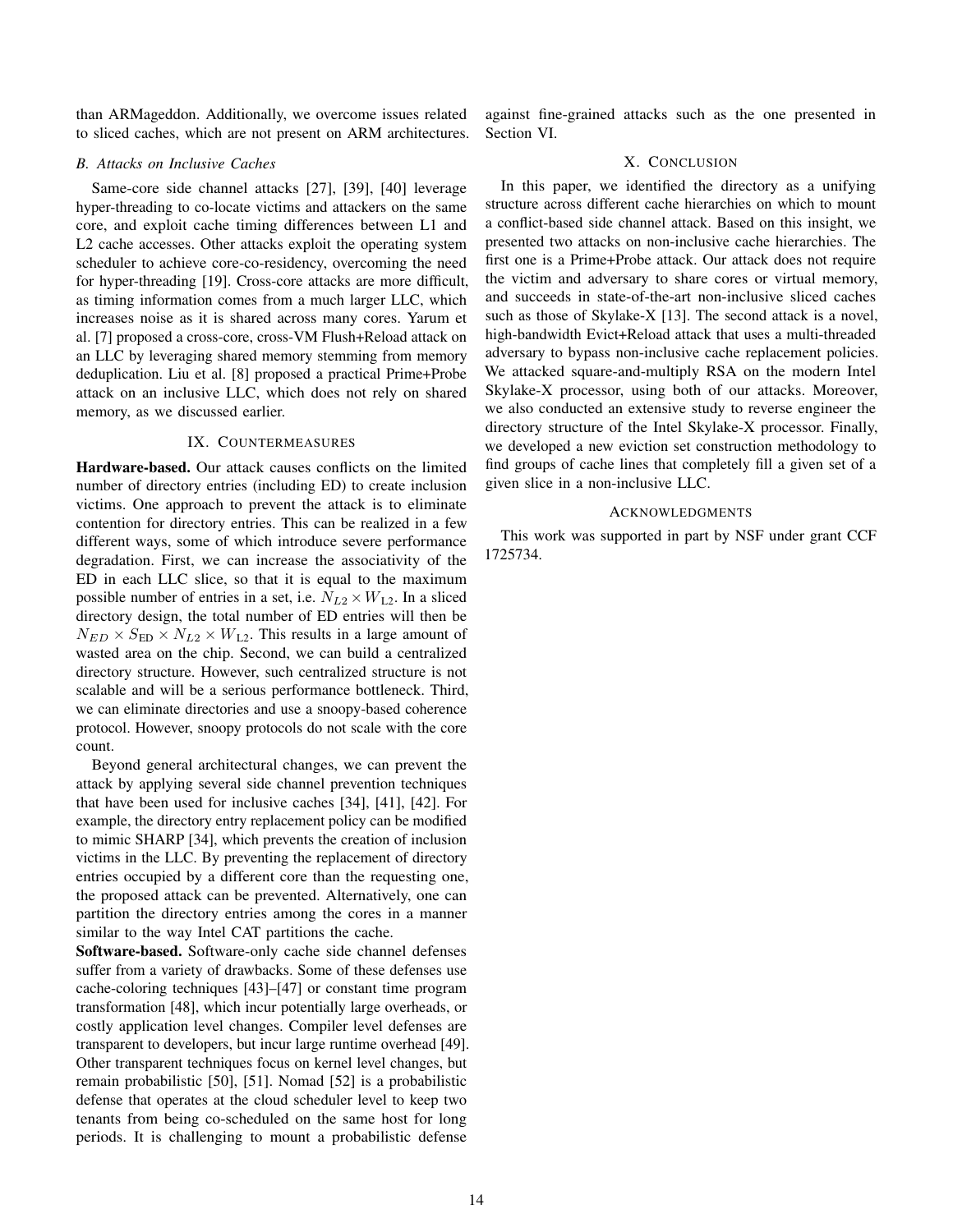#### **REFERENCES**

- [1] Intel, "Intel Software Guard Extensions Programming Reference," 2013.
- [2] D. A. Osvik, A. Shamir, and E. Tromer, "Cache attacks and countermeasures: the case of AES," in *Topics in Cryptology–CT-RSA*. Springer, 2006.
- [3] O. Acıiçmez, Ç. K. Koç, and J.-P. Seifert, "Predicting secret keys via branch prediction," in *Cryptographers Track at the RSA Conference*. Springer, 2007.
- [4] Y. Wang, A. Ferraiuolo, and G. E. Suh, "Timing channel protection for a shared memory controller," in *HPCA'14*.
- [5] M. Andrysco, D. Kohlbrenner, K. Mowery, R. Jhala, S. Lerner, and H. Shacham, "On subnormal floating point and abnormal timing," in *Proceedings of the 2015 IEEE Symposium on Security and Privacy*. Washington, DC, USA: IEEE Computer Society, 2015.
- [6] W. Wang, G. Chen, X. Pan, Y. Zhang, X. Wang, V. Bindschaedler, H. Tang, and C. A. Gunter, "Leaky cauldron on the dark land: Understanding memory side-channel hazards in SGX," in *Proceedings of the 2017 ACM SIGSAC Conference on Computer and Communications Security*. ACM, 2017.
- [7] Y. Yarom and K. Falkner, "Flush+Reload: a high resolution, low noise, L3 cache side-channel attack," in *23rd USENIX Security Symposium (USENIX Security)*, 2014.
- [8] F. Liu, Y. Yarom, Q. Ge, G. Heiser, and R. B. Lee, "Last-level cache side-channel attacks are practical," in *IEEE Symposium on Security and Privacy*, 2015.
- [9] D. Gruss, R. Spreitzer, and S. Mangard, "Cache template attacks: Automating attacks on inclusive last-level caches," in *24th USENIX Security Symposium (USENIX Security)*, 2015.
- [10] Y. Zhang, A. Juels, M. K. Reiter, and T. Ristenpart, "Cross-tenant sidechannel attacks in PaaS clouds," in *Proceedings of the 2014 ACM SIGSAC Conference on Computer and Communications Security*. ACM, 2014.
- [11] G. Irazoqui, T. Eisenbarth, and B. Sunar, "Cross processor cache attacks," in *Proceedings of the 11th ACM on Asia Conference on Computer and Communications Security*. ACM, 2016.
- [12] VMWare, "Transparent page sharing: new default setting." 2014. [Online]. Available: http://blogs.vmware.com/security/2014/10
- [13] Intel, "6th Gen Intel Core X-Series Processor Family Datasheet - 7800X, 7820X, 7900X," 2017. [Online]. Available: https://www.intel.com/content/www/us/en/products/processors/core/6thgen-x-series-datasheet-vol-1.html
- [14] R. Hund, C. Willems, and T. Holz, "Practical timing side channel attacks against kernel space ASLR," in *IEEE Symposium on Security and Privacy*. IEEE, 2013.
- [15] A. Jaleel, J. Nuzman, A. Moga, S. C. Steely, and J. Emer, "High performing cache hierarchies for server workloads: Relaxing inclusion to capture the latency benefits of exclusive caches," in *2015 IEEE 21st International Symposium on High Performance Computer Architecture (HPCA)*, Feb 2015.
- [16] L. Zhao, R. Iyer, S. Makineni, D. Newell, and L. Cheng, "NCID: a non-inclusive cache, inclusive directory architecture for flexible and efficient cache hierarchies," in *Proceedings of the 7th ACM international conference on Computing frontiers*. ACM, 2010.
- [17] D. Mulnix, "Intel Xeon Processor Scalable Family Technical Overview," 2017. [Online]. Available: https://software.intel.com/en-us/articles/intelxeon-processor-scalable-family-technical-overview
- [18] M. Lipp, D. Gruss, R. Spreitzer, C. Maurice, and S. Mangard, "AR-Mageddon: Cache Attacks on Mobile Devices," in *25th USENIX Security Symposium (USENIX Security 16)*. USENIX Association.
- [19] M. Neve and J.-P. Seifert, "Advances on access-driven cache attacks on AES," in *Selected Areas in Cryptography*. Springer, 2006.
- [20] G. Irazoqui, T. Eisenbarth, and B. Sunar, "S\$A: A shared cache attack that works across cores and defies VM sandboxing and its application to AES," in *IEEE Symposium on Security and Privacy*. IEEE, 2015.
- [21] Y. Oren, V. P. Kemerlis, S. Sethumadhavan, and A. D. Keromytis, "The spy in the sandbox: Practical cache attacks in javascript and their implications," in *Proceedings of the 22nd ACM SIGSAC Conference on Computer and Communications Security*. ACM, 2015.
- [22] D. M. Gordon, "A survey of fast exponentiation methods," *Journal of algorithms*, vol. 27, no. 1, 1998.
- [23] D. Gullasch, E. Bangerter, and S. Krenn, "Cache Games–Bringing Access-Based Cache Attacks on AES to Practice," in *IEEE Symposium on Security and Privacy*. IEEE, 2011.
- [24] B. Gülmezoğlu, M. S. Inci, G. Irazoqui, T. Eisenbarth, and B. Sunar, "A faster and more realistic flush+reload attack on AES," in *International Workshop on Constructive Side-Channel Analysis and Secure Design*. Springer, 2015.
- [25] J. Bonneau and I. Mironov, "Cache-collision timing attacks against AES," in *International Workshop on Cryptographic Hardware and Embedded Systems*. Springer, 2006.
- [26] C. Percival, "Cache Missing for Fun and Profit," Oct. 2005. [Online]. Available: http://www.daemonology.net/papers/htt.pdf
- [27] T. Ristenpart, E. Tromer, H. Shacham, and S. Savage, "Hey, you, get off of my cloud: exploring information leakage in third-party compute clouds," in *Proceedings of the 16th ACM conference on Computer and communications security*. ACM, 2009.
- [28] Y. Xu, M. Bailey, F. Jahanian, K. Joshi, M. Hiltunen, and R. Schlichting, "An exploration of L2 cache covert channels in virtualized environments," in *Proceedings of the 3rd ACM workshop on Cloud computing security workshop*. ACM, 2011.
- [29] Z. Wu, Z. Xu, and H. Wang, "Whispers in the hyper-space: high-speed covert channel attacks in the cloud," in *USENIX Security symposium*, 2012.
- [30] C. Maurice, C. Neumann, O. Heen, and A. Francillon, "C5: cross-cores cache covert channel," in *Detection of Intrusions and Malware, and Vulnerability Assessment*. Springer, 2015.
- [31] T. Hornby, "Side-channel attacks on everyday applications: Distinguishing inputs with flush+reload," in *BackHat 2016*.
- [32] G. Irazoqui, M. S. IncI, T. Eisenbarth, and B. Sunar, "Know thy neighbor: Crypto library detection in cloud," *Proceedings on Privacy Enhancing Technologies*, vol. 2015, no. 1, 2015.
- [33] D. Gruss, C. Maurice, and K. Wagner, "Flush+Flush: A stealthier lastlevel cache attack," *arXiv preprint arXiv:1511.04594*, 2015.
- [34] M. Yan, B. Gopireddy, T. Shull, and J. Torrellas, "Secure hierarchy-aware cache replacement policy (SHARP): Defending against cache-based side channel attacks," in *Proceedings of the 44th Annual International Symposium on Computer Architecture*. ACM, 2017.
- [35] Chrome Developers Native Client, "Security: Disallow the x86 "clflush" instruction due to DRAM "rowhammer" problem," 2014. [Online]. Available: https://bugs.chromium.org/p/nativeclient/issues/detail?id=3944
- [36] Intel, "The Intel 64 and IA-32 architectures software developer's manual," vol. 2A: Instruction Set Reference A-Z, no. 325383, 2016.
- [37] G. Paoloni, "How to Benchmark Code Execution Times on Intel IA-32 and IA-64 Instruction Set Architectures," 2010.
- [38] R. Singhal, "Inside Intel next generation Nehalem microarchitecture," in *Hot Chips*, vol. 20, 2008.
- [39] D. J. Bernstein, "Cache-timing attacks on AES," Technical Report, University of Illinois at Chicago, 2005.
- [40] E. Tromer, D. A. Osvik, and A. Shamir, "Efficient cache attacks on AES and countermeasures," *Journal of Cryptology*, vol. 23, no. 1, 2010.
- [41] F. Liu, Q. Ge, Y. Yarom, F. Mckeen, C. Rozas, G. Heiser, and R. B. Lee, "CATalyst: Defeating last-level cache side channel attacks in cloud computing," in *22nd IEEE Symposium on High Performance Computer Architecture*, 2016.
- [42] Y. Wang, A. Ferraiuolo, D. Zhang, A. C. Myers, and G. E. Suh, "SecDCP: secure dynamic cache partitioning for efficient timing channel protection," in *Proceedings of the 53rd Annual Design Automation Conference*. ACM, 2016.
- [43] B. Rodrigues, F. M. Quintão Pereira, and D. F. Aranha, "Sparse representation of implicit flows with applications to side-channel detection," in *Proceedings of the 25th International Conference on Compiler Construction*. ACM, 2016.
- [44] T. Kim, M. Peinado, and G. Mainar-Ruiz, "STEALTHMEM: systemlevel protection against cache-based side channel attacks in the cloud," in *USENIX Security symposium*, 2012.
- [45] J. Shi, X. Song, H. Chen, and B. Zang, "Limiting cache-based sidechannel in multi-tenant cloud using dynamic page coloring," in *2011 IEEE/IFIP 41st International Conference on Dependable Systems and Networks Workshops (DSN-W)*. IEEE, 2011.
- [46] Y. Ye, R. West, Z. Cheng, and Y. Li, "Coloris: a dynamic cache partitioning system using page coloring," in *Proceedings of the 23rd international conference on Parallel architectures and compilation*. ACM, 2014.
- [47] H. Raj, R. Nathuji, A. Singh, and P. England, "Resource management for isolation enhanced cloud services," in *Proceedings of the 2009 ACM workshop on Cloud computing security*. ACM, 2009.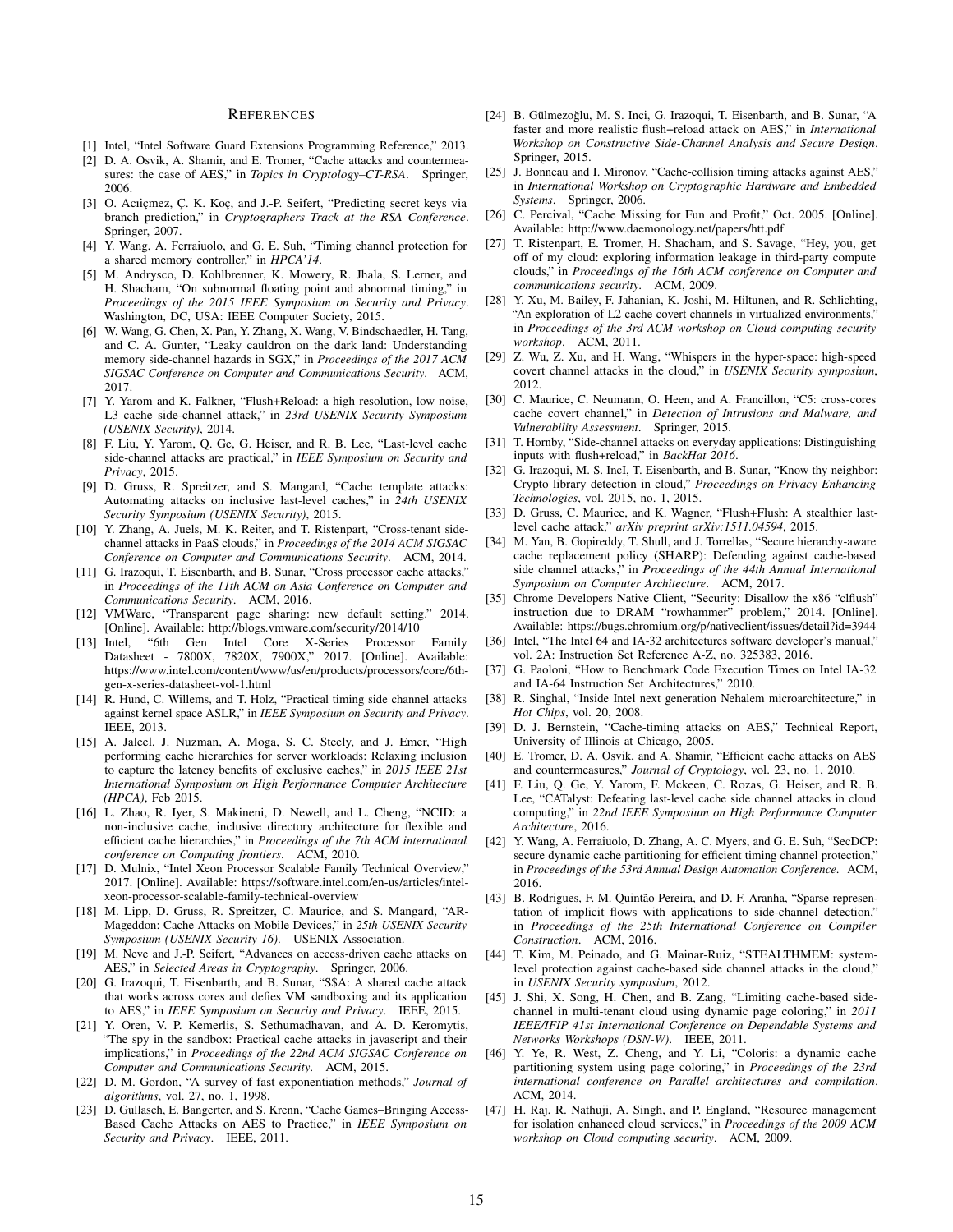- [48] A. Rane, C. Lin, and M. Tiwari, "Raccoon: Closing digital side-channels through obfuscated execution." in *USENIX Security Symposium*, 2015.
- [49] B. Coppens, I. Verbauwhede, K. De Bosschere, and B. De Sutter, "Practical mitigations for timing-based side-channel attacks on modern x86 processors," in *30th IEEE Symposium on Security and Privacy*. IEEE, 2009.
- [50] Z. Zhou, M. K. Reiter, and Y. Zhang, "A software approach to defeating side channels in last-level caches," in *Proceedings of the 2016 ACM SIGSAC Conference on Computer and Communications Security*. ACM, 2016.
- [51] V. Varadarajan, T. Ristenpart, and M. Swift, "Scheduler-based defenses against cross-VM side-channels," in *23rd USENIX Security Symposium (USENIX Security 14)*, 2014.
- [52] S.-J. Moon, V. Sekar, and M. K. Reiter, "Nomad: Mitigating arbitrary cloud side channels via provider-assisted migration," in *Proceedings of the 22nd acm sigsac conference on computer and communications security*. ACM, 2015.
- [53] C. Maurice, N. Le Scouarnec, C. Neumann, O. Heen, and A. Francillon, "Reverse engineering Intel last-level cache complex addressing using performance counters," in *Research in Attacks, Intrusions, and Defenses*. Springer, 2015.
- [54] G. Irazoqui, T. Eisenbarth, and B. Sunar, "Systematic reverse engineering of cache slice selection in Intel processors," in *Euromicro Conference on Digital System Design (DSD)*. IEEE, 2015.
- [55] W. V. Quine, "The problem of simplifying truth functions," *The American Mathematical Monthly*, vol. 59, no. 8, 1952.
- [56] D. Molka, D. Hackenberg, and R. Schöne, "Main Memory and Cache Performance of Intel Sandy Bridge and AMD Bulldozer," in *Proceedings of the Workshop on Memory Systems Performance and Correctness*, ser. MSPC '14. New York, NY, USA: ACM, 2014.
- [57] M. Clark, "A new X86 core architecture for the next generation of computing," in *Hot Chips 28 Symposium (HCS), 2016 IEEE*. IEEE, 2016.
- [58] T. Singh, S. Rangarajan, D. John, C. Henrion, S. Southard, H. McIntyre, A. Novak, S. Kosonocky, R. Jotwani, A. Schaefer *et al.*, "Zen: A nextgeneration high-performance x86 core," in *IEEE International Solid-State Circuits Conference (ISSCC)*. IEEE, 2017.

#### APPENDIX

#### *A. The Eviction Set Construction Algorithm*

The complete EV construction algorithm that we used for non-inclusive caches is a slightly modified version of the algorithm proposed by Liu et al. [8], as shown in Algorithm 4.

The find EV(Collection CS) function above takes a collection of addresses, which we call a Candidate Set  $(CS)$ as input, and outputs an eviction set  $(EV)$  for one slice as output. For the algorithm to work, it is required that all the addresses in CS have the same LLC set index bits, and CS contains more than  $W_{\text{slice}}$  addresses for each slice. Such  $CS$ can be easily obtained by using a large number of addresses. To find EVs for all the slices within CS, we need to run the function the same number of times as the number of slices.

The function initializes  $EV$  as an empty set and selects a random address  $test\_addr$  in  $CS$  (line 2-3). It then tries to construct an EV containing all the addresses which are mapped to the same slice and set as  $test\_addr$  from  $CS$ . First, it creates a new set  $CS'$  by removing test addr from  $CS$ (line 4), and then performs a sanity check to make sure  $CS'$ contains enough addresses to evict  $test\_addr$  out of LLC using check\_conflict (line 5-7).

The loop (line 8-14) performs the bulk of the work, checking whether an address is mapped to the same slice as  $test\_addr$ . Since  $CS'$  conflicts with  $test\_addr$ , if removing an address addr causes the conflict disappear, we know that addr contributes to the conflict, and addr should be added to EV

| Algorithm 4: Constructing an eviction set. |
|--------------------------------------------|
|--------------------------------------------|

| $\boldsymbol{\Lambda}$ and $\boldsymbol{\Lambda}$ and $\boldsymbol{\Lambda}$ and $\boldsymbol{\Lambda}$ are $\boldsymbol{\Lambda}$ and $\boldsymbol{\Lambda}$ are $\boldsymbol{\Lambda}$ |
|------------------------------------------------------------------------------------------------------------------------------------------------------------------------------------------|
| <b>Input</b> : candidate set $CS$                                                                                                                                                        |
| Output: $EV$                                                                                                                                                                             |
| <b>Function</b> $find\_EV(CS)$ :<br>$\mathbf{1}$                                                                                                                                         |
| $EV = \{\}$<br>$\mathbf{2}$                                                                                                                                                              |
| <i>test addr</i> = get a random addr from $CS$<br>$\mathbf{3}$                                                                                                                           |
| $CS' = CS - test \text{ addr}$<br>$\overline{\mathbf{4}}$                                                                                                                                |
| // make sure there are enough addresses to conflict with test_addr                                                                                                                       |
| if check_conflict(test_addr, $CS'$ )==false then<br>5                                                                                                                                    |
| return fail<br>6                                                                                                                                                                         |
| end<br>7                                                                                                                                                                                 |
| for each addr in $CS'$ do<br>8                                                                                                                                                           |
| <b>if</b> check_conflict(test_addr, $CS'$ – addr)==false then<br>$\boldsymbol{9}$                                                                                                        |
| $\ell$ if conflict disappears, we know <i>addr</i> contributes to                                                                                                                        |
| // the conflict, and it should be in the EV                                                                                                                                              |
| insert <i>addr</i> to $EV$<br>10                                                                                                                                                         |
| else<br>11                                                                                                                                                                               |
| $CS' = CS' - addr$<br>12                                                                                                                                                                 |
| end<br>13                                                                                                                                                                                |
| end<br>14                                                                                                                                                                                |
| <b>for</b> each addr in $CS$ <b>do</b><br>15                                                                                                                                             |
| <b>if</b> check_conflict(test_addr, $EV$ )==true <b>then</b><br>16                                                                                                                       |
| insert <i>addr</i> to EV<br>17                                                                                                                                                           |
| end<br>18                                                                                                                                                                                |
| end<br>19                                                                                                                                                                                |
| return $EV$<br>20                                                                                                                                                                        |
| 21 end                                                                                                                                                                                   |
|                                                                                                                                                                                          |

(line 9-10). Such addresses are kept in  $CS'$ . Addresses which are not strictly necessary to cause conflicts with test addr are removed from  $CS'$  (line 12), and  $CS'$  should still conflict with  $test\_addr$  after the remove operations. After the loop, we obtain a minimal EV with exactly  $W<sub>slice</sub>$  number of addresses.

It is possible that there are more than  $W<sub>slice</sub>$  addresses from the same slice as  $test\_addr$  which have been conservatively removed in the loop. We use an extra loop (line 15-19) to find these addresses, by iteratively checking each address in the original CS to determine whether it conflicts with the obtained EV .

The check\_conflict function is extensively used in this algorithm. On line 9, the function is used to test whether removing an address from a set can cause LLC conflicts to disappear. This operation requires the function to have both a low false positive rate and a low false negative rate, as discussed in Section IV.

## *B. Slice Hash Function*

Based on our EV construction results, we are able to reverse engineer part of the slice hash function in the Intel Skylake-X processor. Our goal here is to show that the slice hash function is not a simple XOR operation of selected physical address bits. This design is significantly different from the one in previous Intel processors such as SandyBridge and IvyBridge. Considering that all of the previous works on reverse-engineering slice hash functions [53], [54] rely on the use of a simple XOR hash function, our results identify the need for more advanced reverse-engineering approaches.

We briefly discuss how to get the partial hash function. We select 128 addresses with the same LLC set index bits to form a Candidate Set  $(CS)$ . Bits 6-16 of these addresses are set to the same value, while bits 17-23 are varied. The goal is to